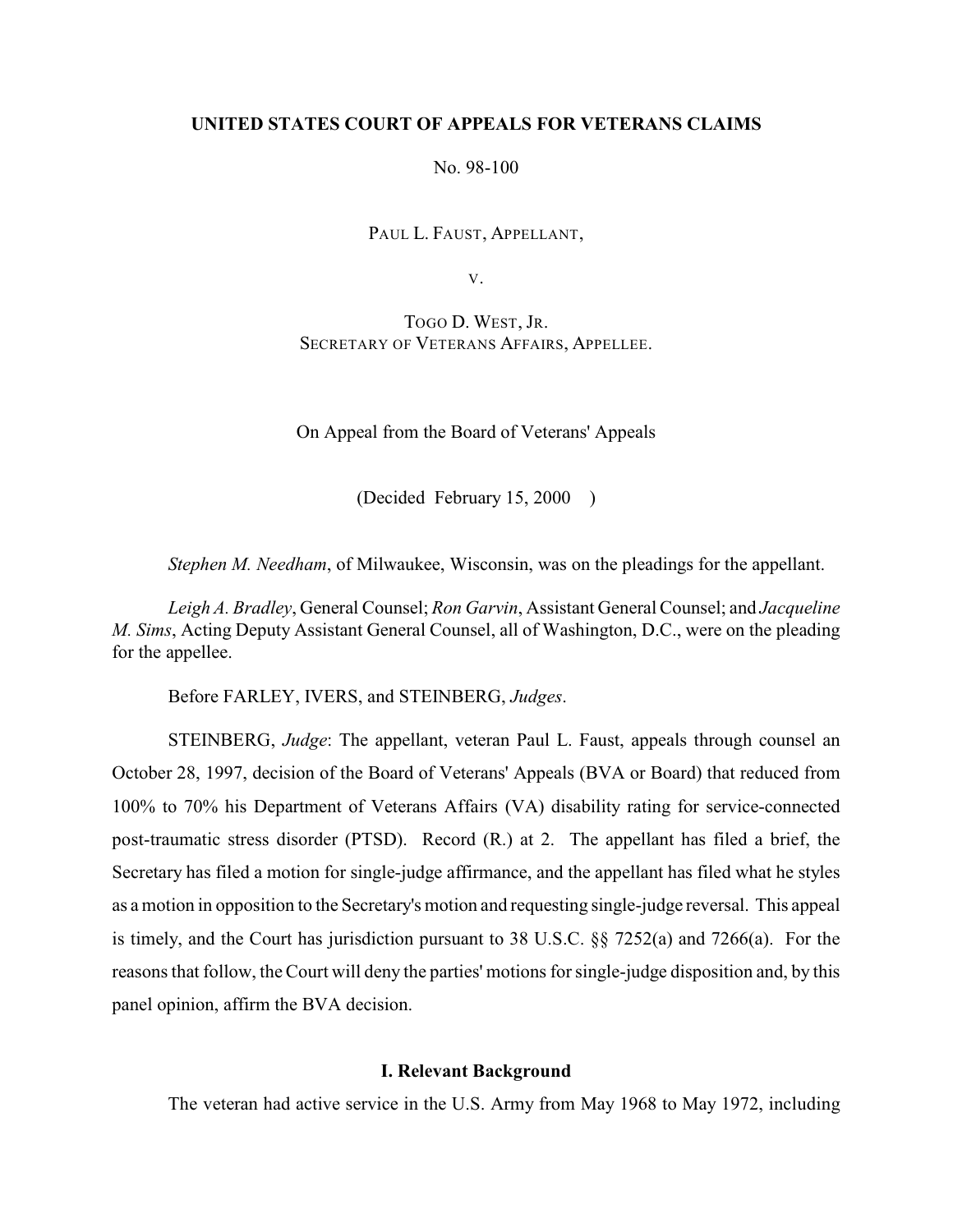service as a helicopter pilot in Vietnam for which he received, inter alia, the Air Medal with Oak Leaf Cluster and the Distinguished Flying Cross. R. at 23. His service medical records (SMRs) reflected no psychiatric conditions. *See* R. at 26-189.

In October 1991, he filed with a VA regional office (RO) a claim for VA service connection for "Post Traumatic Stress". R. at 191. In June 1992, the VARO awarded service connection for PTSD and assigned a 50% rating, effective October 1991. R. at 370-71. The following month, the veteran submitted a Notice of Disagreement (NOD). R. at 372. In April 1993, he testified under oath at a hearing before the RO. He described having nightmares that he said were triggered by seeing helicopters on television (R. at 449-50) and indicated that he was "very susceptible to loud noises" (R. at 450), had difficulty concentrating (R. at 452), and had problems with anger (R. at 453) and depression (R. at 449-55). He further testified that he had, "over the years", sold insurance and investments but had not sold any "in probably three years and the renewals are decreasing every year". R. at 456. He also apparently submitted documentation in support of his testimony that his taxable income in 1991 had been \$675, whereas in 1987 he had earned \$52,000. R. at 456-57. In May 1993, a board of two VA psychiatrists opined that the veteran's PTSD "is quite severe and that he appears to be nearly completely disabled secondary by [sic] it" and also stated: "[W]e would like to emphasize that we believe [that] he is more than 50% disabled secondary to [PTSD]". R. at 482.

Based on the April 1993 hearing, the hearing officer in July 1993 issued a decision in which he stated:

The evidence in its entirety demonstrated that the veteran's [PTSD] results in a severe social and industrial impairment and warrants . . . a 70% evaluation pursuant to the provisions of 38 C.F.R.  $[\S]$  4.132, Diagnostic Code  $[ (DC) ]$  9411  $[ (1996) ] \ldots$ . However, when applying the provisions of 38 C.F.R.  $[\S]$  4.16( $[c]$ ) the veteran is entitled to a 100% evaluation since the evidence shows as substantiated by his 1991 income tax return that he is unable to engage in substantially gainful employment.

R. at 491. The RO then issued an August 1993 decision that, "[i]n accordance with the [h]earing [o]fficer['s] decision", assigned a 100% rating, effective October 1991, for PTSD, based on the hearing officer's having "found [a] reasonable basis for increased rating for service[-]connected PTSD including total (100%) evaluation under provisions of 38 C.F.R. [§] 4.16(c) related to veteran's inability to engage in substantially gainful employment." R. at 494. An August 1993 letter from the RO then informed the veteran that, because it had "granted the benefits sought", his appeal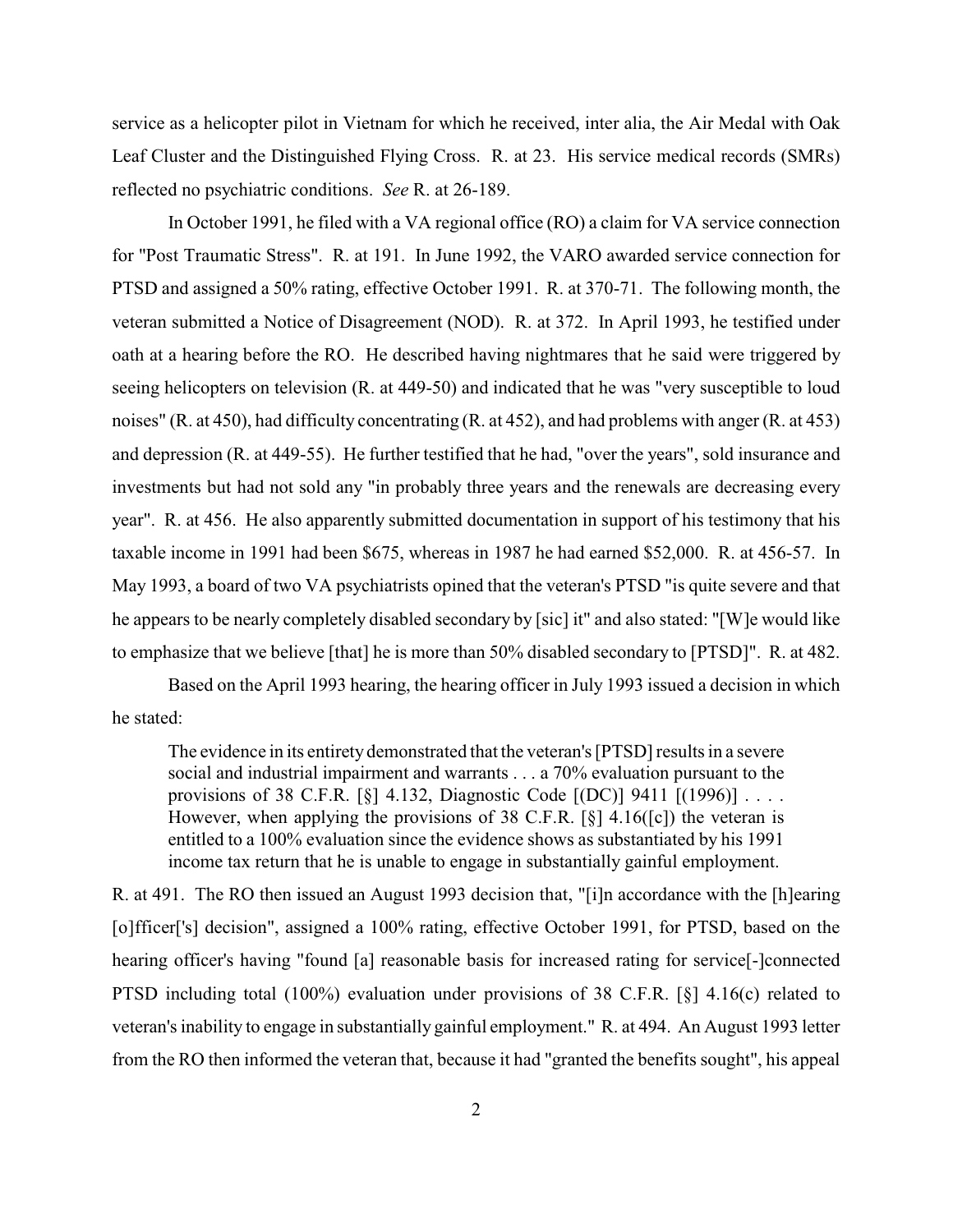was "considered to be withdrawn". R. at 498.

In July 1994, the veteran's former spouse, Ms. Johnson, filed a claim for apportionment of the veteran's benefits on behalf of his son; Ms. Johnson submitted documentation -- including financial statements from a business that she and the veteran had operated together and documents related to family-court proceedings -- that indicated that the veteran had earned \$48,000 in 1993. R. at 504-40. In August 1994, the veteran confirmed under oath before the RO that he had earned \$48,000 in 1993. R. at 554.

As part of a September 1994 VA social and industrial survey, the veteran related that he was self-employed and that "he pull[ed] a high salary . . . [, but because] the business itself [was] not making money" his business was "barely breaking even". R. at 570. It was noted that he "appeared alert, oriented, and cooperative" and showed "no signs of psychotic behavior" but "was tearful at times throughout the interview and spoke of high levels of anxiety, both in the session . . . and for the past several months". The survey included a recommendation that the veteran undergo ongoing therapy and a future reevaluation. *Ibid.*

In March 1995, the veteran submitted to the RO a request for copies of Ms. Johnson's statements in support of her claim for apportionment. R. at 574. In April 1995, a "Veterans Service Officer" (VSO) at the RO notified the veteran as follows:

Under confidentiality rules, I may not release documents concerning one party to another without written permission. I do not have Ms. Johnson's written permission to release copies of her documents to you.

As a result, I must deny your request under the provisions of the Privacy Act, Title 5, United States Code, Section 552a, and Title 38, United States Code, Section 5701.

*If you do not agree with this decision, you may appeal in writing* to: [VA's Office of General Counsel (OGC) (address provided)].

R. at 560 (emphasis added).

At a VA PTSD examination undertaken in April 1995, the veteran described himself as having unchanged PTSD symptomatology. R. at 578. In the examiner's report, following a discussion of that symptomatology, it was noted: "Per the patient's history, and in comparison to the prior . . . exam[ination] done 5/20/93, the only significant change for the better that the patient is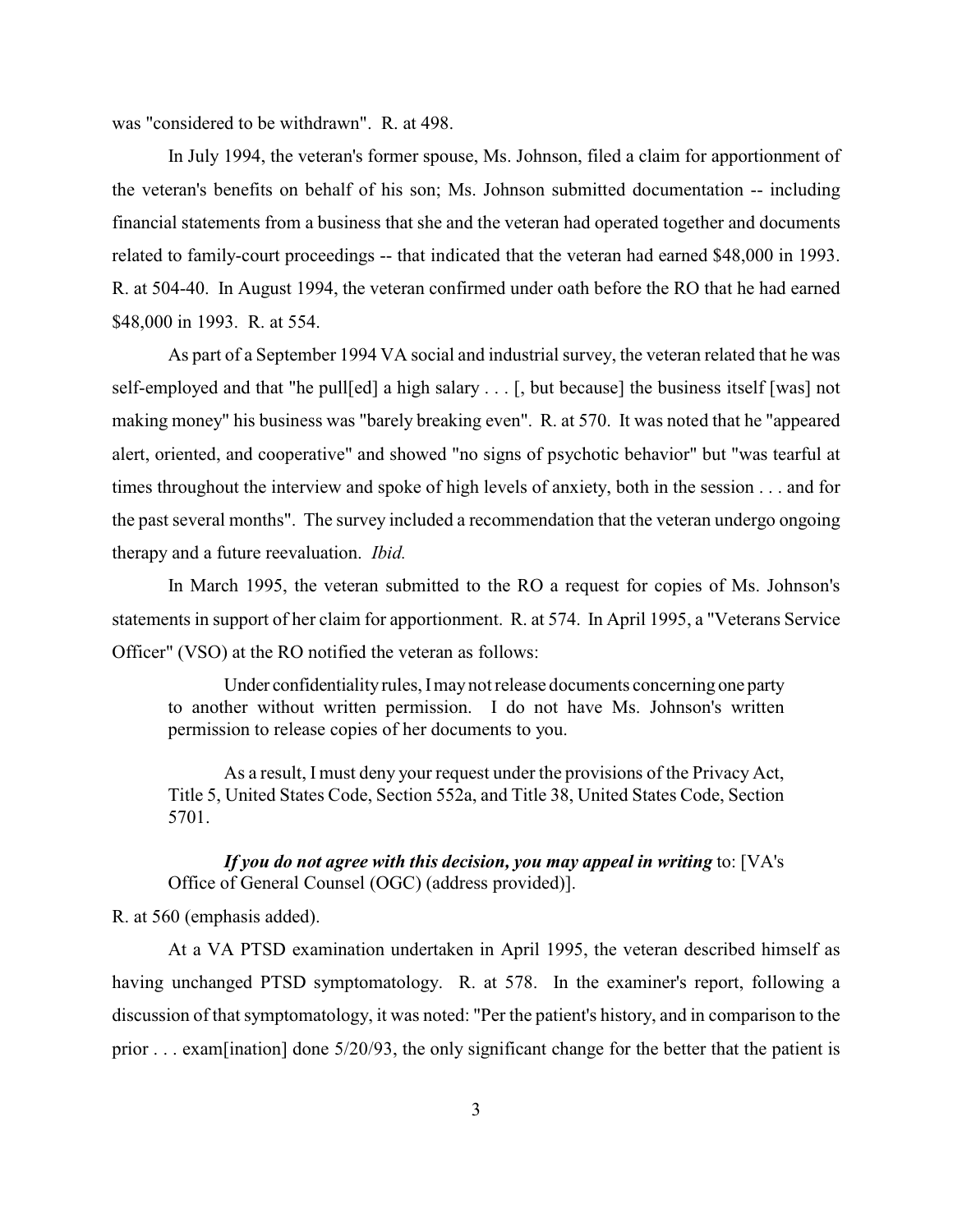reporting is that he is making more money and [is] able to support himself a little better. . . . I cannot see any significant changes at this time other than the increased income." R. at 579. The RO in April 1995 determined that the veteran met the criteria for a 100% PTSD rating, which then required, inter alia, the following: "The attitudes of all contacts except the most intimate are so adversely affected as to result in virtual isolation in the community[,] . . . [t]otally incapacitating psychoneurotic symptoms bordering on gross repudiation of reality[, and] . . . . [d]emonstrably unable to obtain or retain employment". R. at 582 (citing "38 C.F.R. [§] 4.132, DC 9411").

In May 1995, the veteran testified under oath at a hearing before the RO regarding the apportionment claim. R. at 585-94. He indicated that his salary was \$3,000 a month and his VA compensation was \$2,065 a month. R. at 585. Later that month, the RO received documents, apparently from the veteran, indicating that he had earned \$38,000 in 1994. R. at 596-612. In July 1995, he requested "copies of the income and expense report(s) submitted by [Ms.] Johnson." R. at 615. In July 1995, the VSO again refused to provide copies of those documents to the veteran and notified him of his right to appeal the VSO's decision to VA's OGC; the VSO also indicated that Ms. Johnson had "reported her net income as \$566.42 monthly plus child support [and that her] expenses . . . were \$2561 monthly." R. at 617.

The RO issued a June 1995 decision concluding that the veteran's PTSD was "greatly over evaluated based on his current employment status", and stating that a psychiatric examination should be conducted "at once". R. at 619. At an August 1995 VA PTSD examination, the veteran reported that he had earned \$36,000 in 1994, "based on business that he developed prior to PTSD becoming a problem for him in 1991", and that since 1991 he had not experienced growth in his income. R. at 622. He also stated that he was "unable to work more than two days a week on average because of his PTSD." R. at 623. The examiner diagnosed the veteran as continuing to have PTSD and indicated that he suffered "[m]ajor impairment in work, mood[,] and family relations." R. at 625.

 In a September 1995 decision, the RO, noting that the veteran was "self-employed and that he [was] earning more than marginal income from his business", proposed that his "service[-]connected nervous disorder, which is currently 100[%] disabling, . . . be decreased to 70[%]." R. at 628. The RO specifically noted as well that the veteran had "indicated that there had been no change in the frequency or the severity of his PTSD symptoms." R. at 629. He was notified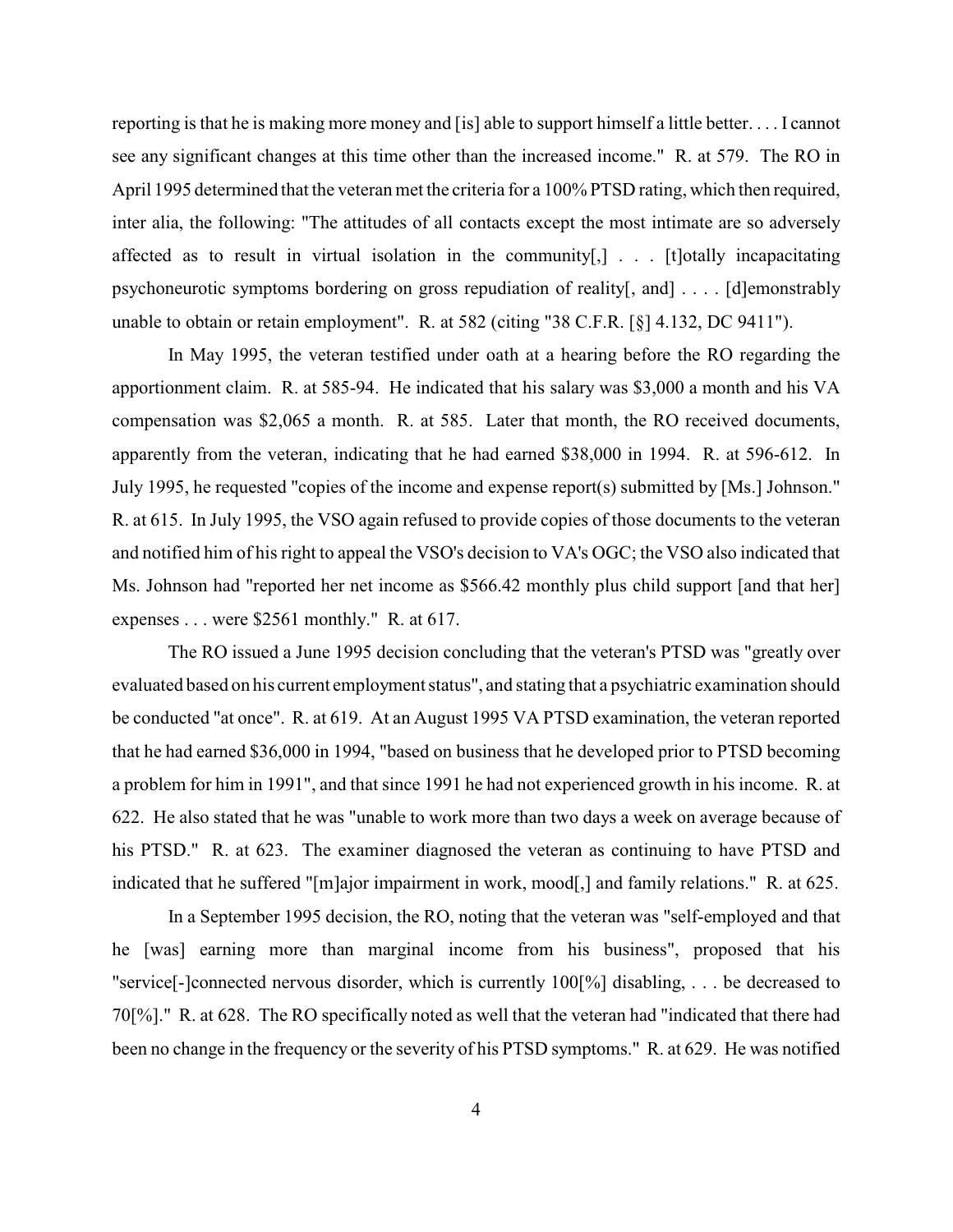of the rating-reduction proposal (R. at 632) and requested the opportunity to be heard regarding the proposed decrease (R. at 635). He also requested in November 1995 a copy of the transcript of the May 1995 testimony of Ms. Johnson, and was again denied access to Ms. Johnson's record and notified that he had a right to appeal that VSO determination to VA's OGC. R. at 651.

At a February 1996 hearing before the RO, the veteran testified under oath that he "might effectively work three days a week". R. at 656-57; *see also* R. at 661 (veteran's sworn testimony that in the past he had been able to work 60-70 hours per week, but, due to the PTSD, was only able to work 16 hours per week). He stated that his salary was then \$36,000/year (R. at 657) but asserted that if he "would be able to work effectively [he] . . . should be able to do well in excess of \$100,000" (R. at 660); he appears to have been asserting that if he were not the owner of the business he would have been fired from his position due to his short work hours and the fact that "since 1991" he had not "added any new clients" (R. at 668). In March 1996, the RO reduced from 100% to 70% the veteran's rating for service-connected PTSD, effective June 1996. R. at 676. The RO noted that such a reduction "may be made when the evidence shows that improvement has been made in the severity of the PTSD symptoms." *Ibid.* The RO also stated: "The veteran's [PTSD] is not considered static (unchanging); therefore, a future examination will be scheduled to review this disability." R. at 677. The veteran filed an NOD in April 1996. R. at 683.

An April 1996 VA outpatient psychiatric record noted that the veteran had indicated that he was unable "to work with others" but also had "ongoing compulsive work habits to avoid depression." R. at 695. In May 1996, he made a fourth attempt to obtain information from Ms. Johnson's claims file and was again notified by the VSO that such information was "protected" and that he could appeal to VA's OGC. R. at 691. In September 1996, the RO issued an SOC as to the reduction of his PTSD rating, citing, inter alia, "38 C.F.R. [§] 3.343". R. at 732-43.

In August 1997, the Board received the following statement from Ms. Johnson: "I HEREBY REQUEST TO WITHDRAW MY APPEAL FOR APPORTIONMENT." R. at 831. Also in August 1997, the veteran testified under oath before the Board that his PTSD condition had not "changed at all" since 1991. R. at 835. He reiterated that during "a really good week" he was able to work as much as 16 hours (R. at 836) and stated that his business had declined since 1991 and was operating at a year-to-date loss of \$40,000. R. at 842-45. In the October 28, 1997, BVA decision here on appeal,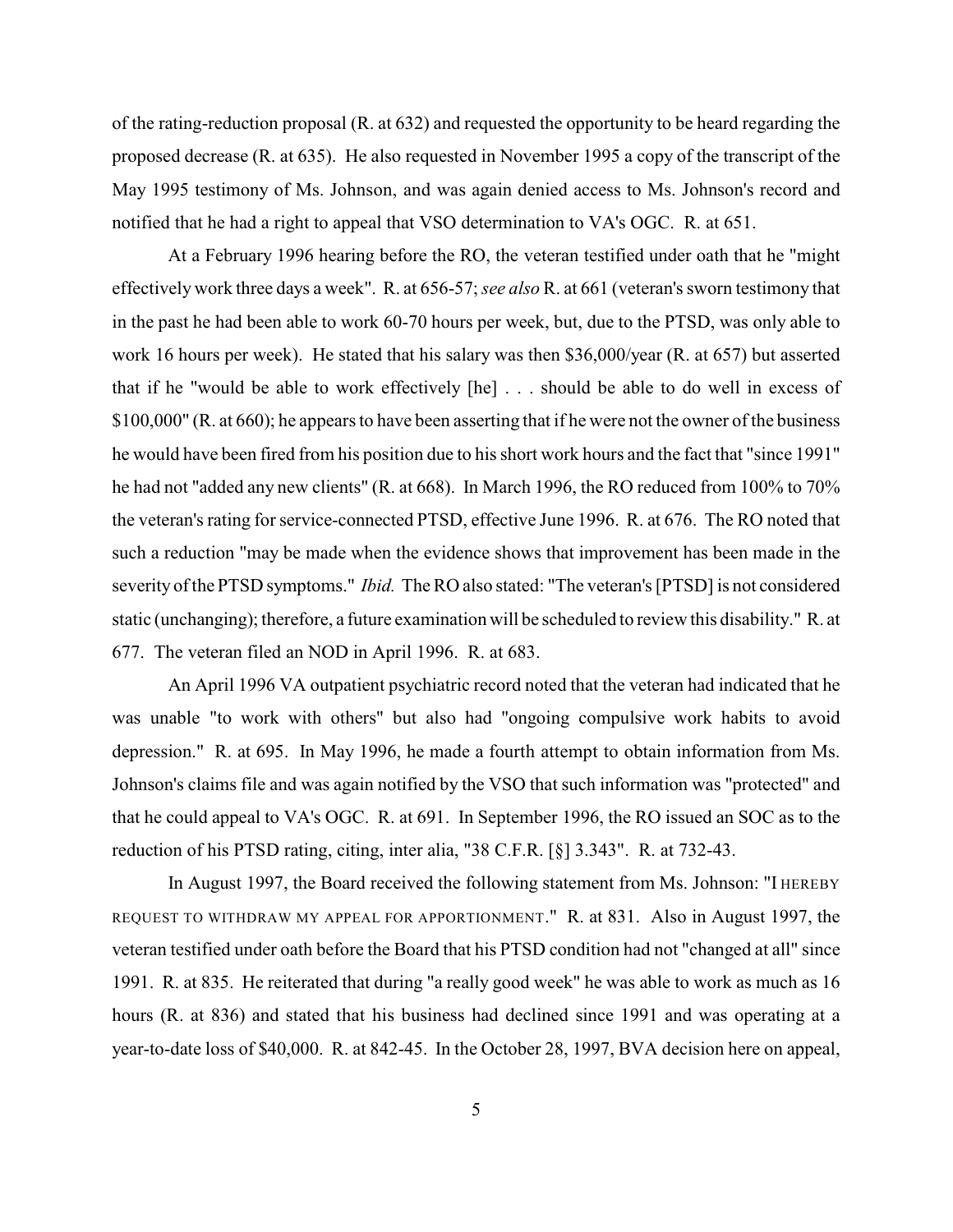the Board noted that the veteran's 100% PTSD rating, assigned by the RO in August 1993 (R. at 494), had been "based on nonmedical evidence which revealed that the veteran was incapable of employment (primarily his W-2 for 1991)" (R. at 16) and that more recent evidence showed him to be earning "\$48,000 in 1993 and that his income for 1994 was \$3,000 per month" (R. at 18). In addition, the Board stated that the fact that the veteran "is not meeting his full potential in the workplace" did not support an award of a rating of 100% for his service-connected PTSD. R. at 17. The Board concluded that the "preponderance of the evidence support[ed] a reduction in the evaluation of the veteran's PTSD from 100 to 70[%]." R. at 2.

#### **II. Analysis**

The appellant makes multiple arguments. First, he argues that the Board erred when it reduced his 100% rating in "the absence of any statement [indicating] . . . that [his] medical diagnosis and/or medical condition had improved" (Brief (Br.) at 4) and when it "rel[ied] on information submitted by the ex-wife [(Ms. Johnson), and] . . . then depriv[ed him] of that information in his own defense" (Br. at 8). He relies on arguments based on VA's failure to follow its own regulations (*see, e.g.,* Br. at 4-7) and on "due process" (without citing to any due process provision(s) in the U.S. Constitution) (*see, e.g.,* Br. at 8). As to the latter arguments, the Court is not inclined to address such vague "due process" arguments. *See Brewer v. West*, 11 Vet.App. 228, 236- 37 (1998) (Court need not address "mere assertions of constitutional impropriety for which he has not provided any legal support", citing, inter alia, *Gov't and Civic Employees Organizing Comm., CIO v. Windsor*, 353 U.S. 364, 366 (1957) ("Federal courts will not pass upon constitutional contentions presented in an abstract rather than in a concrete form"), and *U.S. v. M. Genzale Plating, Inc.*, 723 F. Supp. 877, 885 (E.D.N.Y. 1989) ("[v]ague assertions of unfairness on the part of the government, without more, cannot be molded into constitutional violations")); *see also Chastain v. West*, \_\_ Vet.App. \_\_, \_\_, No. 97-1161, slip op. at 6 (Jan. 24, 2000) (citing *Brewer, supra*).

As to the appellant's assertions that VA failed to follow its own regulations in this case, "[t]he BVA is not free to ignore regulations that the Secretary has promulgated consistent with his statutory authority. . . . Rather, '[t]he BVA is required to apply all relevant statutes and regulations appropriate to the particular case before it.'" *Wilson (Merritte) v. West*, 11 Vet.App. 383, 385 (1998) (citations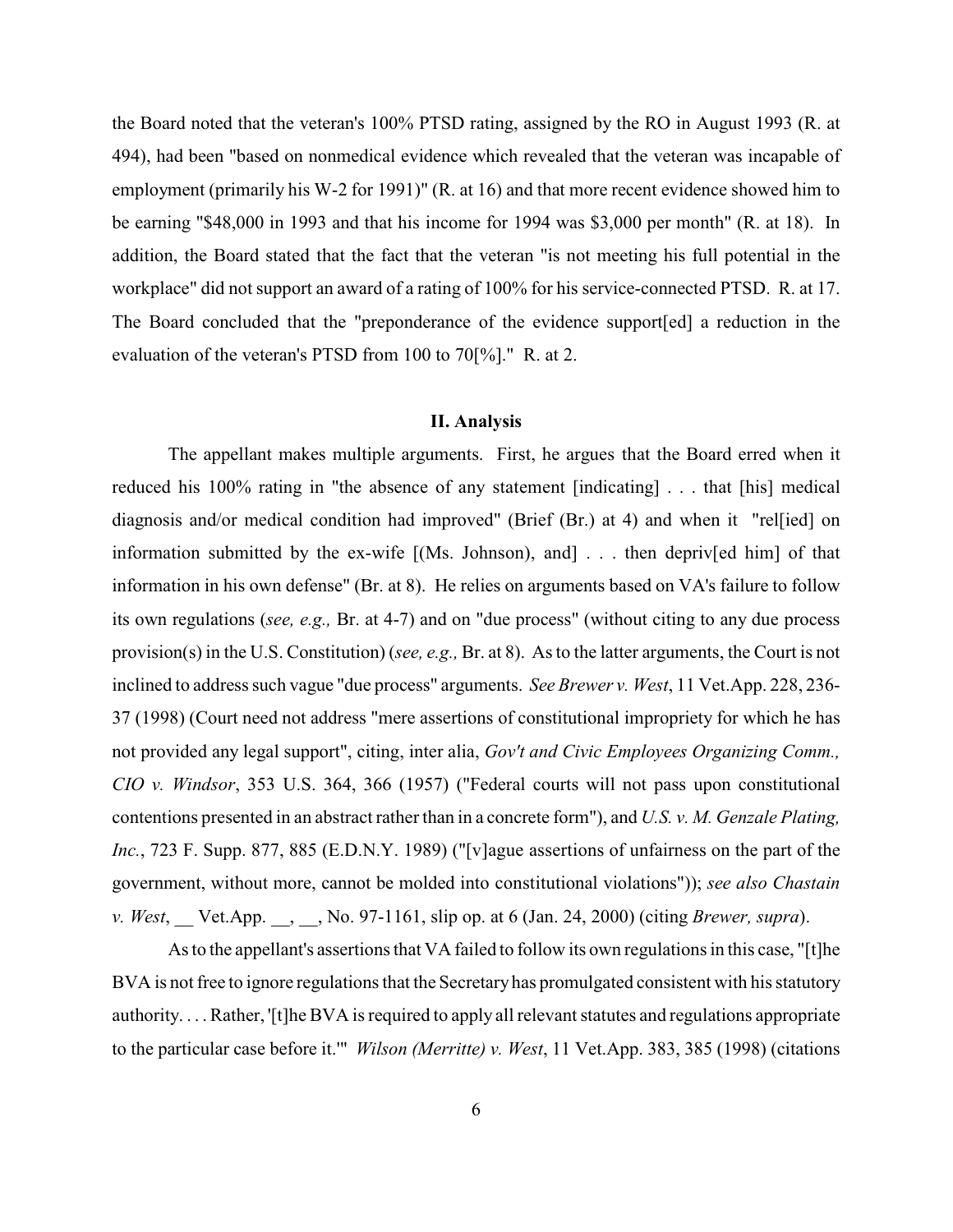omitted) (holding that failure of VA to follow its own regulations in terminating dependency and indemnity compensation benefits, based on severance of service connection, constituted prejudicial error); *see also Patton v. West*, 12 Vet.App. 272, 283 (1999) ("the Court believes that substantial interests of justice dictate that the Court require the Secretary to adhere to his own regulatory provisions"); *Buzinski v. Brown*, 6 Vet.App. 360, 367 (1994) ("we agree that . . . VA is obligated to follow the regulations it promulgates" (citing *United States ex rel. Accardi v. Shaughnessy*, 347 U.S. 260, 269 (1954); *Vitarelli v. Seaton*, 359 U.S. 535, 539 (1959))). The Court has specifically required VA to follow its own regulations when it attempts to reduce a veteran's rating. *See Fugere v. Derwinski*, 1 Vet.App. 103 (1990) (holding that VA was required to give notice and opportunity to be heard prior to deleting provision of VA Adjudication Procedure Manual M21-1 that had provided regulatory-like procedural protections prior to reducing veteran's rating, and noting: "Where the rights of individuals are affected, it is incumbent upon agencies to follow their own procedures." (citations omitted)), *aff'd*, 972 F.2d 331 (Fed. Cir. 1992). The Court determines de novo whether VA has followed and applied its own regulations in reducing or terminating VA benefits. *See Wilson (Merritte)*(making determination de novo without so stating) and *Fugere* (same), both *supra*; *Brown (Kevin) v. Brown*, 5 Vet.App. 413, 416-21 (1993) (same); *cf. Buzinski, supra* (reviewing de novo compliance with VA regulation regarding mortgage foreclosure). If VA affords to a veteran the applicable procedural protections and nonetheless determines that a reduction in rating is warranted, the determination as to the degree of disability under the applicable diagnostic code is a finding of fact subject to the "clearly erroneous" standard of review. *See Smallwood v. Brown*, 10 Vet.App. 93, 97 (1997); *Gilbert v. Derwinski*, 1 Vet.App. 49, 53 (1990). In determining whether a finding is clearly erroneous, "this Court is not permitted to substitute its judgment for that of the BVA on issues of material fact; if there is a 'plausible basis' in the record for the factual determinations of the BVA . . . , [the Court] cannot overturn them." *Ibid.*

### *A. General Rating-Reduction Matters*

Prior to reducing a veteran's disability rating, the Board is required to comply with several *general* VA regulations applicable to all rating-reduction cases, regardless of the rating level or the length of time that the rating has been in effect. *See* 38 C.F.R. §§ 4.1, 4.2, 4.10 (1999); *Brown (Kevin)*, 5 Vet.App. at 420. "These provisions impose a clear requirement that VA rating reductions,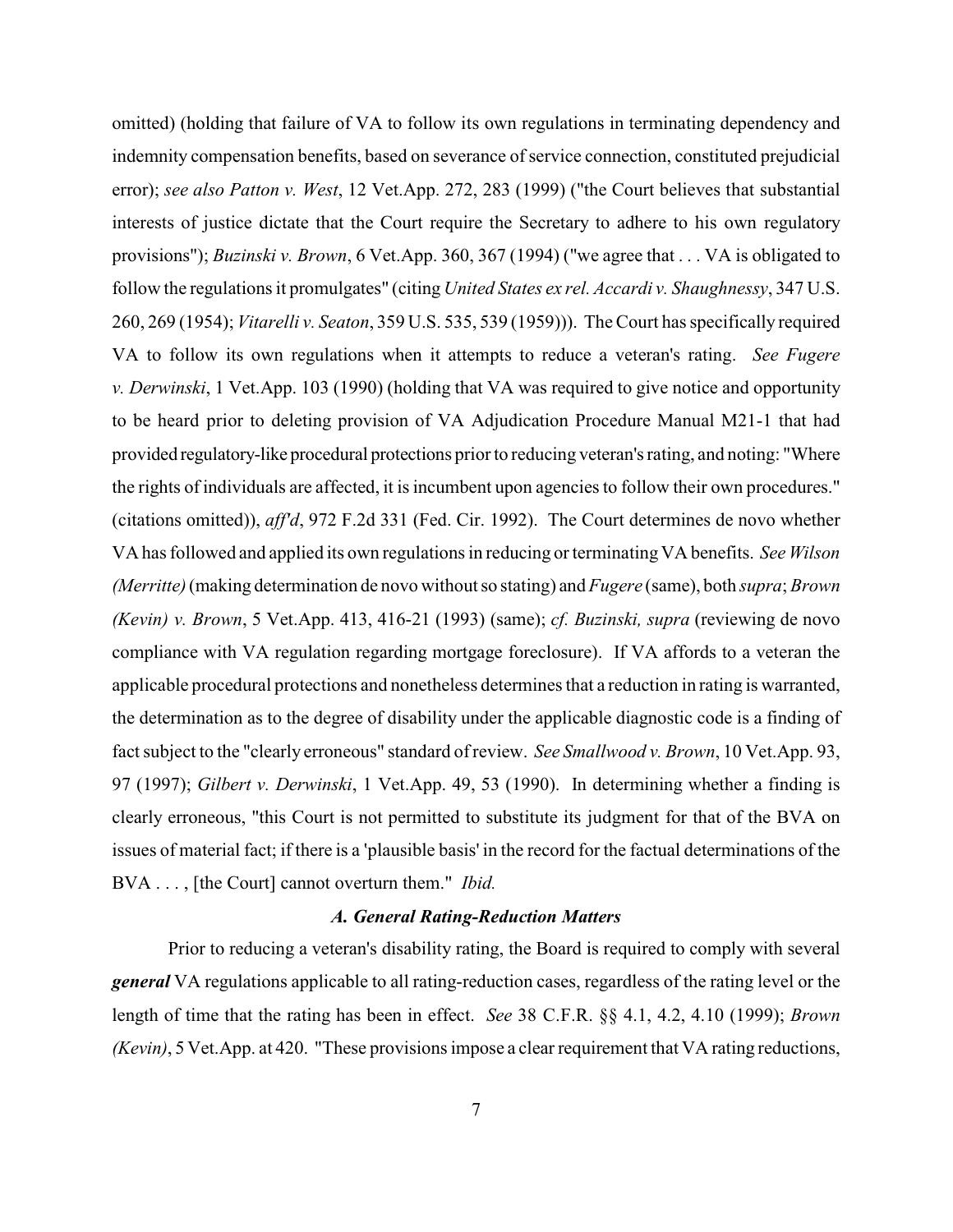as with all VA rating decisions, be based upon review of the entire history of the veteran's disability." *Ibid.* (citing *Schafrath v. Derwinski*, 1 Vet.App. 589, 594 (1991)).

[Such review requires VA] to ascertain, based upon review of the entire recorded history of the condition, whether the evidence reflects an actual change in the disability and whether the examination reports reflecting such change are based upon thorough examinations . . . . Thus, in any rating-reduction case not only must it be determined that an improvement in a disability has actuallyoccurred but also that that improvement actually reflects an improvement in the veteran's ability to function under the ordinary conditions of life and work.

*Brown (Kevin)*, 5 Vet.App. at 421; *see also Schafrath*, *supra* ("[t]hese requirements for evaluation of the complete medical history of the claimant's condition operate to protect claimants against adverse decisions based on a single, incomplete[,] or inaccurate report and to enable VA to make a more precise evaluation of the level of disability and of any changes in the condition").

Although it is true that the record on appeal (ROA) contains no *medical* evidence of a change in the veteran's PTSD symptomatology, the Board noted that the RO had originally (in August 1993) assigned a 100% rating "based on *nonmedical* evidence which revealed that the veteran was incapable of employment (primarily his W-2 for 1991)." R. at 16 (emphasis added); *see also* R. at 493-94 (August 1993 RO decision relying on July 1993 hearing officer decision that had concluded that 100% rating was warranted based on veteran's "1991 income tax return that [showed that] he is unable to engage in substantially gainful employment"). Thereafter, evidence was submitted that he was in fact employed and earned substantial income. *See, e.g.,* R. at 554 (veteran's August 1994 sworn testimony that he had earned \$48,000 in 1993); R. at 579 (April 1995 VA examination at which veteran reported "that he is making more money and [is] able to support himself a little better"); R. at 622 (August 1995 VA PTSD examination report indicating that veteran stated that he had earned \$36,000 in 1994 and worked two days per week). Although none of that evidence indicated a change or medical improvement in the veteran's PTSD symptomatology, that evidence did show improvement as measured by the *nonmedical criteria* -- his earnings -- that had been used by the RO in its August 1993 assignment of a 100% PTSD rating. Based on the BVA's determination that the RO had relied upon nonmedical evidence such as the veteran's 1991 tax return cited by the hearing officer, the evidence *does* reflect "an actual change in the disability", *Brown (Kevin)*, 5 Vet.App. at 520, because the veteran's earned income had dramatically increased from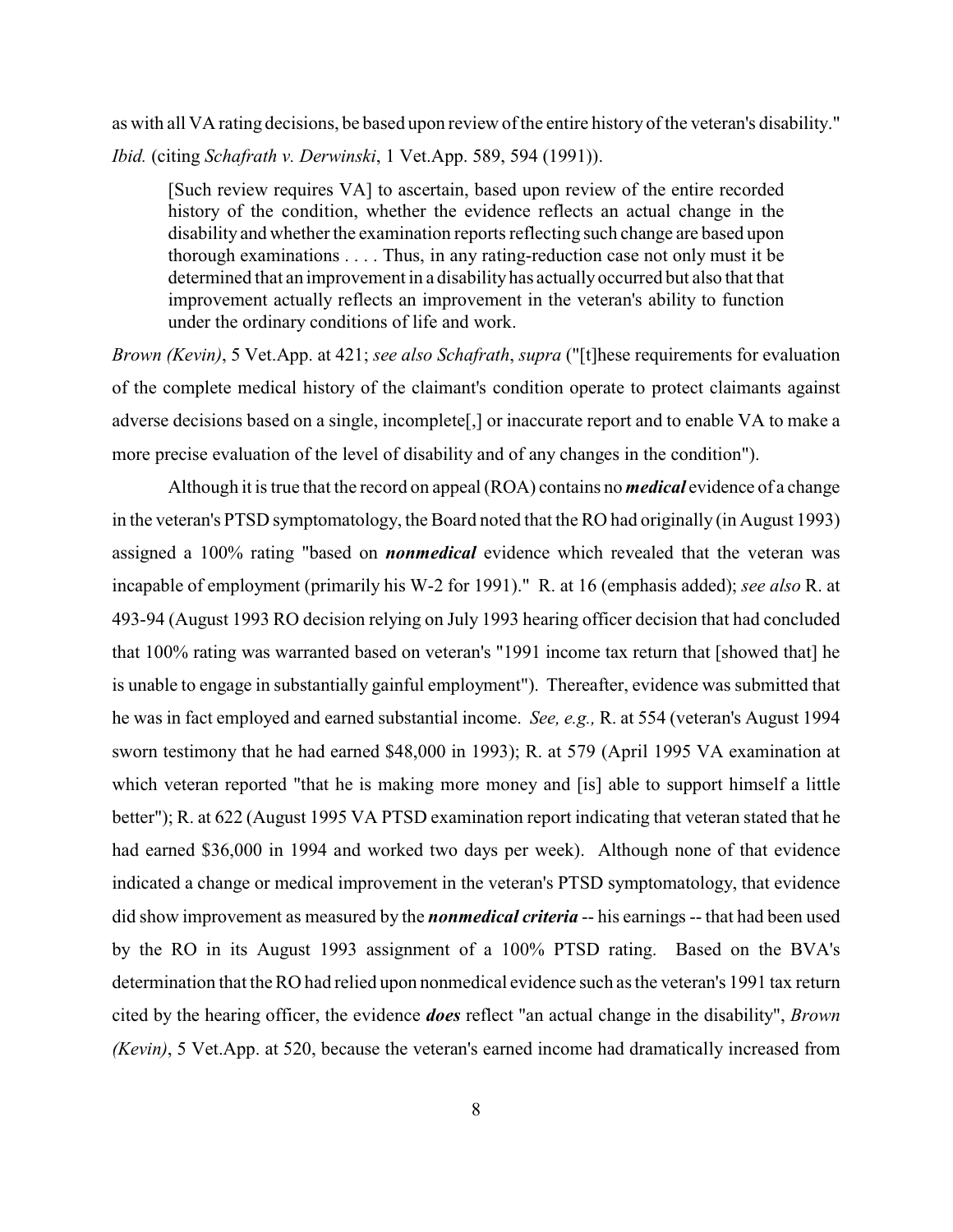"\$675" in 1991 to "\$48,000" in 1993 and was still "\$36,000 in 1994" (R. at 456-57, 554, 622).

The appellant argues that the use of purely economic evidence to find an improvement in his disability violates the requirement that a disability undergo an "*actual change* . . . based upon thorough examinations", *Brown (Kevin),*5 Vet.App. at 421 (emphasis added), before a reduction in rating may be instituted; however, there is nothing in the regulations cited above that *requires* that the "actual change" be one measured in terms of medical improvement or that it be based on medical data derived from examinations rather than on the "entire evidence of record", 38 U.S.C. § 7104(a); *see also* 38 C.F.R. § 19.7(a) (1999) (requiring that BVA decision be "based on a review of the entire record"). In the instant case, to allow this veteran to continue to receive a 100% rating when his 100% rating had been originally assigned based solely on "nonmedical", financial evidence (R. at 16) would force VA to continue to provide benefits as though the veteran were unemployable when, in fact, he had a job and was receiving a substantial income. On these facts, the Court will not require VA to continue the veteran's rating at 100% because "such interpretation [of the regulations relating to general rating reductions, i.e., 38 C.F.R. §§ 4.1, 4.2, and 4.10] leads to absurd results". Norman J. Singer, *Sutherland on Statutory Construction* § 46.07 (5th ed. 1992); *see United States v. Brown*, 333 U.S. 18, 25-26 (1948); *Brooks v. Donovan*, 699 F.2d 1010, 1011-12 (9th Cir. 1983); *Barrera v. West*, 13 Vet.App. 139, 141 (1999) (Kramer, J., concurring). The Court also notes that if we were to require that medical evidence of improvement be present prior to reducing the veteran's rating, we would apparently be forced to disregard the provisions of 38 C.F.R. § 3.343 (1999), discussed in part II.B., below, that provide that in certain cases evidence of employability *should* be used as a basis to reduce a rating of total disability based on individual unemployability (TDIU).

As to the veteran's assertions that if he were not disabled by PTSD he would "be able to [earn] . . . well in excess of \$100,000", that his business has been in a steady decline, and that if he were not the owner of his own business he would be unable to work for that business or for any other employer (R. at 660, 668 (February 1996 testimony); *see also* R. at 836-40), the Board stated:

The Board notes that the veteran has argued that as a result of his PTSD he is unable to earn the type of salary consistent with his education and background. In addition, the veteran asserts that this business has not grown since 1991 and is on the decline. The Board notes that the criteria for a 100[%] evaluation requires [sic] that the veteran is demonstrably unable to obtain or retain employment (old criteria [sic]) or has total occupational impairment (new criteria [sic]). However, *the Board finds*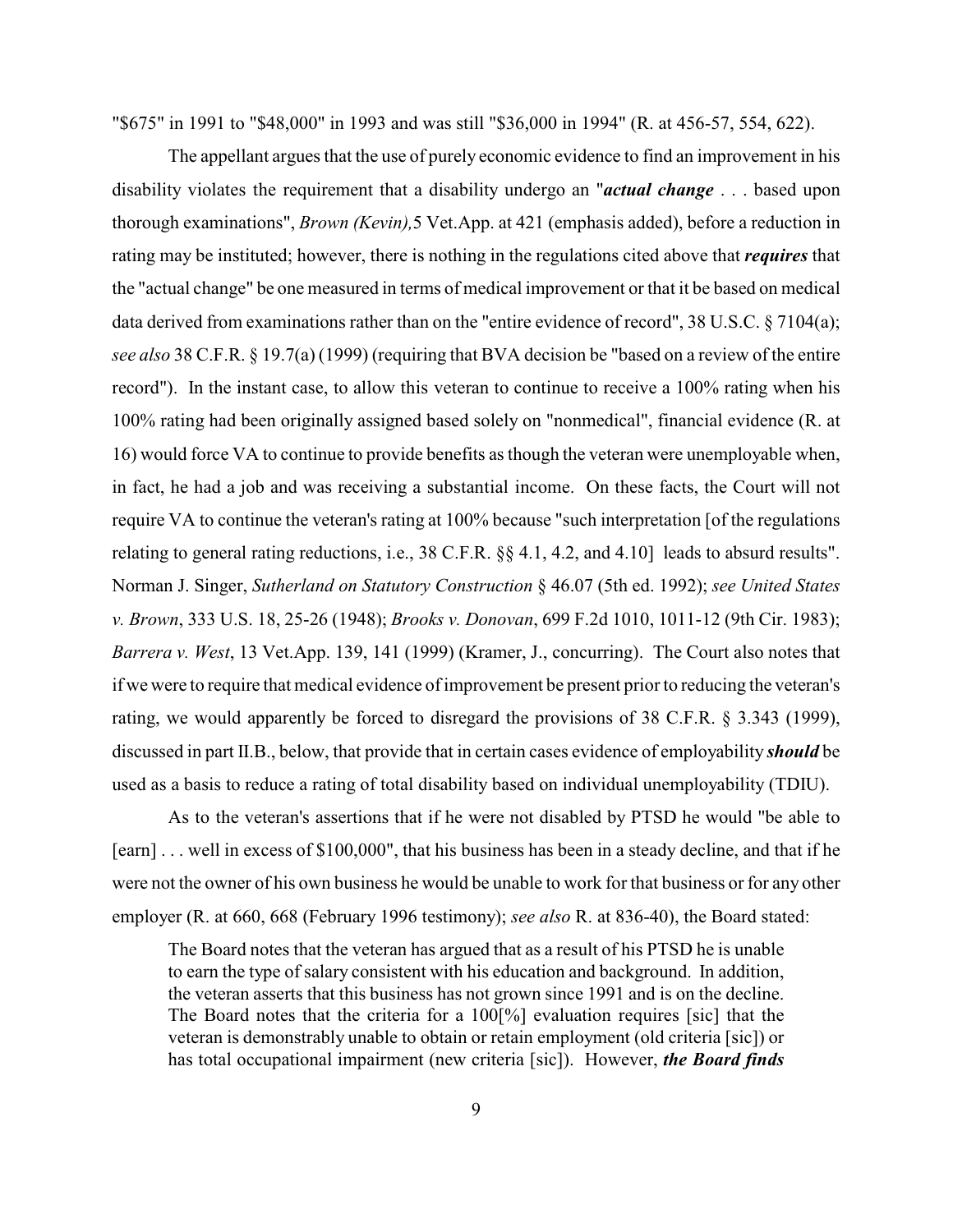*that the veteran does not meet this criteria* [sic] *merely by showing that he is not meeting his full potential in the workplace*. Moreover, the Board acknowledges that the veteran has severe occupational impairment and a 70[%] evaluation takes such impairment into consideration.

R. at 17 (emphasis added). The Board considered the veteran's PTSD disability "in relation to its history", 38 C.F.R. § 4.1, and discussed the evidence of record in detail "from the point of view of the veteran working or seeking work", 38 C.F.R. § 4.2. *See Brown (Kevin)*, 5 Vet.App. at 420; *Schafrath*, 1 Vet.App. at 594. In view of the foregoing discussion, the Court holds that the Board complied with the *general* regulatory provisions regarding rating-reduction cases and did not err by considering nonmedical evidence when it acted to reduce the veteran's rating, which was originally assigned based on nonmedical evidence. *See Wilson (Merritte)*, *Brown (Kevin)*, and *Fugere*, all *supra*. However, our analysis does not end here.

## *B. Special Protections for 100% Ratings*

In certain rating-reduction cases, VA benefits recipients are to be afforded greater protections, set forth in 38 C.F.R. §§ 3.343, 3.344 (1999), than those general protections discussed in part II.A., above. For example, "it is clear that the requirements for *decrease* of a disability rating for disabilities which have continued for long periods of time at the same level are more stringent than those for an initial award or an increase in ratings". *Olson v. Brown*, 5 Vet.App. 430, 433-34 (1993) (citing *Collier v. Derwinski*, 2 Vet.App. 247, 249 (1992));*see also Tucker v. Derwinski*, 2 Vet.App. 201, 203 (1992) (Steinberg, J., concurring) ("VA regulations require that special standards apply to reductions of 100% ratings" (citing 38 C.F.R. §§ 3.343(a), 3.344(a), (c)).

*1. 38 C.F.R. § 3.344.* The appellant asserts that his 100% PTSD rating was protected under 38 C.F.R. § 3.344(a) and (b), which provide generally that certain steps and special care must be taken before VA reduces disability ratings in certain specified instances. *See* Br. at 4. However, subsection *(c)* of § 3.344, not addressed by the appellant, provides in pertinent part:

(c) *Disabilities which are likely to improve.* The provisions of paragraphs (a) and (b) of this section apply to ratings which have continued for long periods at the same level (5 years or more).

38 C.F.R. § 3.344(c). In this case, the veteran's 100% PTSD rating was assigned in August 1993 and was made effective as of October 1991. R. at 494. The reduction occurred in March 1996 and was made effective as of June 1996. R. at 676; *see Brown (Kevin)*, 5 Vet.App. at 417 (holding that five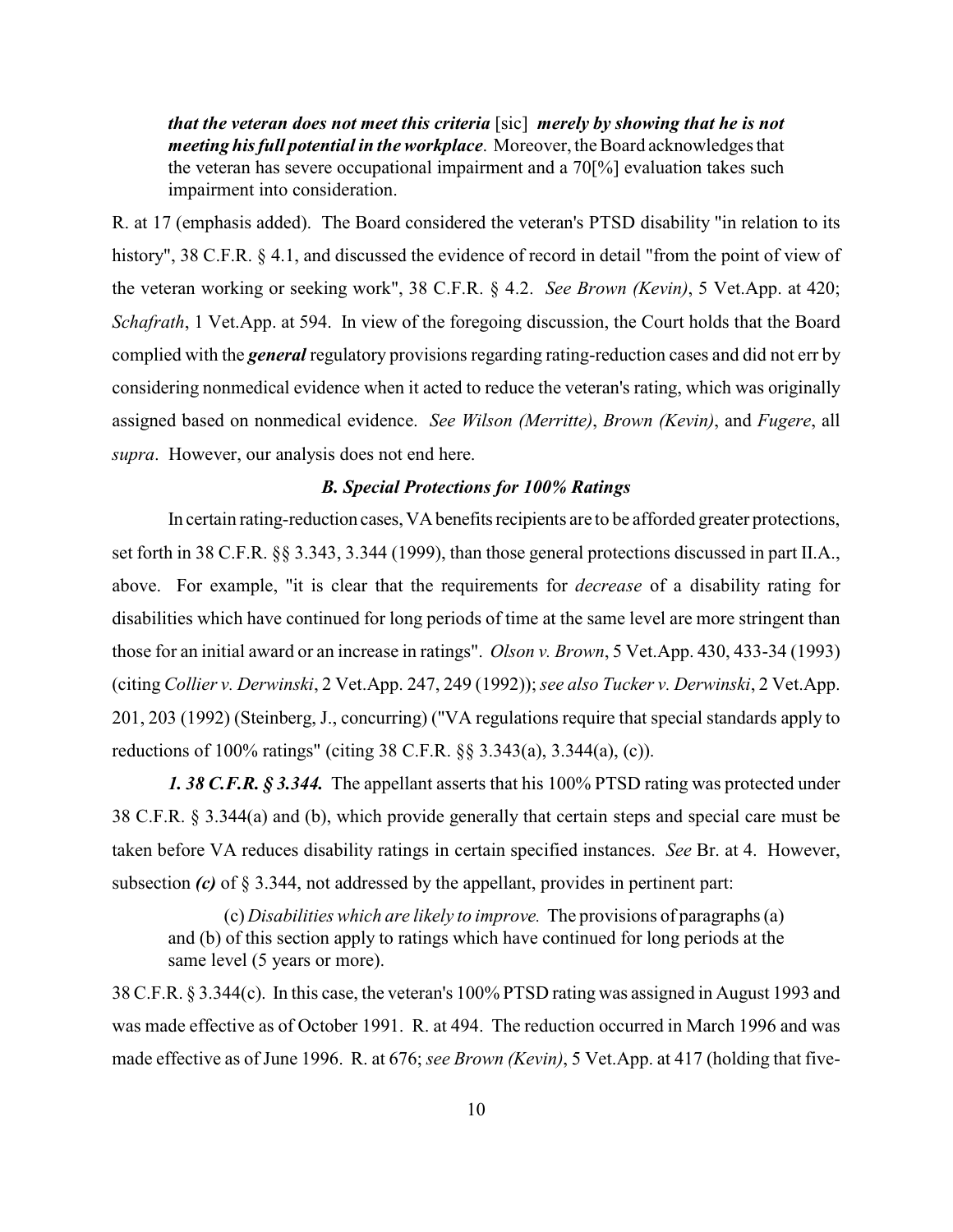year period in  $\S 3.344(c)$  is to be measured from effective date of rating not from date of RO decision assigning that rating). Hence, as the Board correctly found (R. at 13) and the Secretary points out in his motion (Motion at 17, 25-26), the veteran's 100% rating had been in effect from October 1991 to June 1996, a period of four years and eight months, four months short of the five years referred to in the regulation. This Court held in *Lehman v. Derwinski* that the "five[-]year time frame [set forth in 38 C.F.R. § 3.344(c)] is merely a guideline, not a mandate". *Lehman*, 1 Vet.App. 339, 342 (1991) (holding that five-year requirement did not bar applicability of § 3.344(a) and (b) in case where "appellant's rating ha<sup>[d]</sup> been in existence . . . for four years and either 363 or 364 days"). However, we have also held that *Lehman* was limited to "'the particularly compelling facts of that case' . . . [and] did not warrant a conclusion that the five-year provision was satisfied by a rating that had been in effect . . . for four years [and] ten months". *Brown (Kevin), supra* (quoting and discussing *Smith (Raymond) v. Brown*, 5 Vet.App. 335, 339 (1993)). The circumstances of the instant case more closely resemble those in *Brown (Kevin), supra*, where a rating had been in effect for a period of four years and ten months, which is two months longer than the veteran's PTSD rating had been in effect in the instant case, than they resemble those in *Lehman*, where the rating was in effect for the full five years less a day or two. Accordingly, we hold here, on de novo review, that the BVA's conclusion that the veteran does not meet the threshold requirement of  $\S 3.344(c)$  -- and is thus not protected by  $\S$  3.344(a) or (b) (R. at 13) -- was correct.

*2. 38 C.F.R. § 3.343***.** Additional procedural protections for total disability ratings are set forth in 38 C.F.R. § 3.343, which provides:

(a) *General. Total disability ratings*, when warranted by the severity of the condition and *not granted purely because of* hospital, surgical, or home treatment, or *individual unemployability will not be reduced, in the absence of clear error, without examination showing material improvement in physical or mental condition.* Examination reports showing material improvement must be evaluated in conjunction with all the facts of record, and consideration must be given particularly to whether the veteran attained improvement under the ordinary conditions of life, i.e., while working or actively seeking work or whether the symptoms have been brought under control by prolonged rest, or generally, by following a regimen which precludes work, and, if the latter, reduction from total disability ratings will not be considered pending reexamination after a period of employment (3 to 6 months).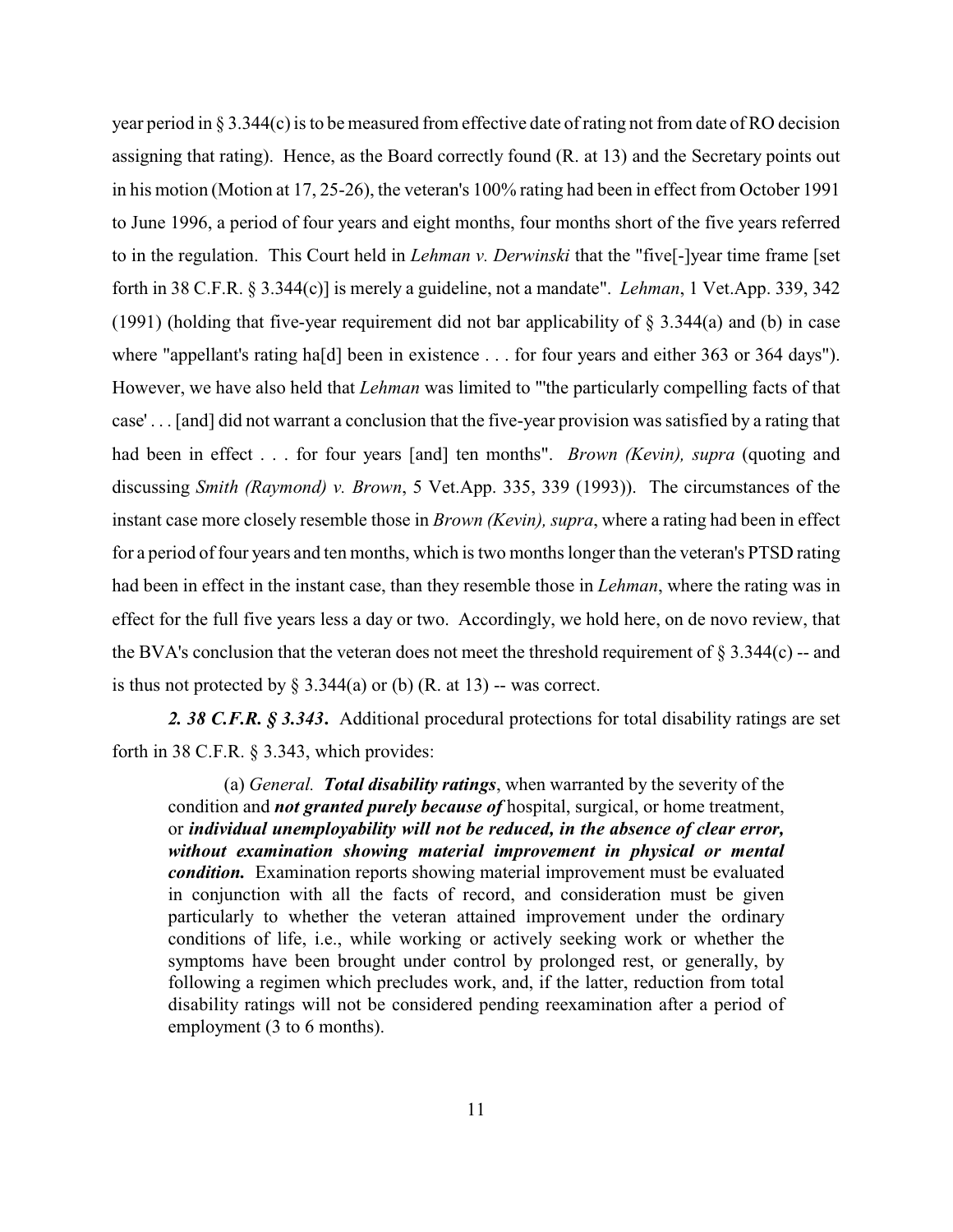. . . .

(c) *Individual unemployability*. (1) In reducing a rating of 100 percent service-connected disability *based on individual unemployability*, the provisions of § 3.105(e) are for application but caution must be exercised in such a determination that *actual employability is established by clear and convincing evidence*. . . .

(2) If a veteran with a total disability rating for compensation purposes based on individual unemployability begins to engage in a substantially gainful occupation during the period beginning after January 1, 1985, *the veteran's rating may not be reduced solely on the basis of having secured and followed such substantially gainful occupation unless the veteran maintains the occupation for a period of 12 consecutive months.* For purposes of this subparagraph, temporary interruptions in employment which are of short duration shall not be considered breaks in otherwise continuous employment.

### 38 C.F.R. § 3.343(a), (c) (emphasis added).

According to the language of the regulation, paragraph (a) of § 3.343 would apply to a veteran who has received a "[t]otal disability rating . . . based on the severity of the condition and not granted purely because of . . . individual unemployability", whereas paragraph (c) would apply to a veteran who has received a total rating "based on individual unemployability", although perhaps not based *purely* on such unemployability. It is conceivable, then, that *both* paragraph (a) and (c) could apply in a case where a veteran's 100% rating had been based in part on individual unemployability and also in part on the severity of the rated condition.

In this case, the basis of the veteran's 100% rating is unclear. The August 1993 RO decision (R. at 494) and July 1993 hearing officer's decision (R. at 489) both cited to 38 C.F.R. § 4.16(c) as the basis for the 100% rating then assigned. That regulation, which "was deleted effective November 7, 1996", *Norris (Robert) v. West*, 12 Vet.App. 413, 418 (1999) (citing 61 Fed. Reg. 52,695, 52,699 (1996)), had provided that certain mental disorders that "preclude[d] a veteran from securing or following a substantially gainful occupation . . . . shall be assigned a *100 percent schedular evaluation* under the appropriate diagnostic code." 38 C.F.R. § 4.16(c) (1996) (emphasis added). The emphasized language appears to mean that a rating assigned pursuant to  $\S 4.16(c)$  was schedular in nature. However, in *Johnson (Gary) v. Brown*, the Court held that it was "reasonable" for the Secretary to interpret  $\S$  4.16(c) as a "procedural device" that, in essence, made a 100% schedular rating applicable to a veteran whose sole disability was a mental disorder that rendered him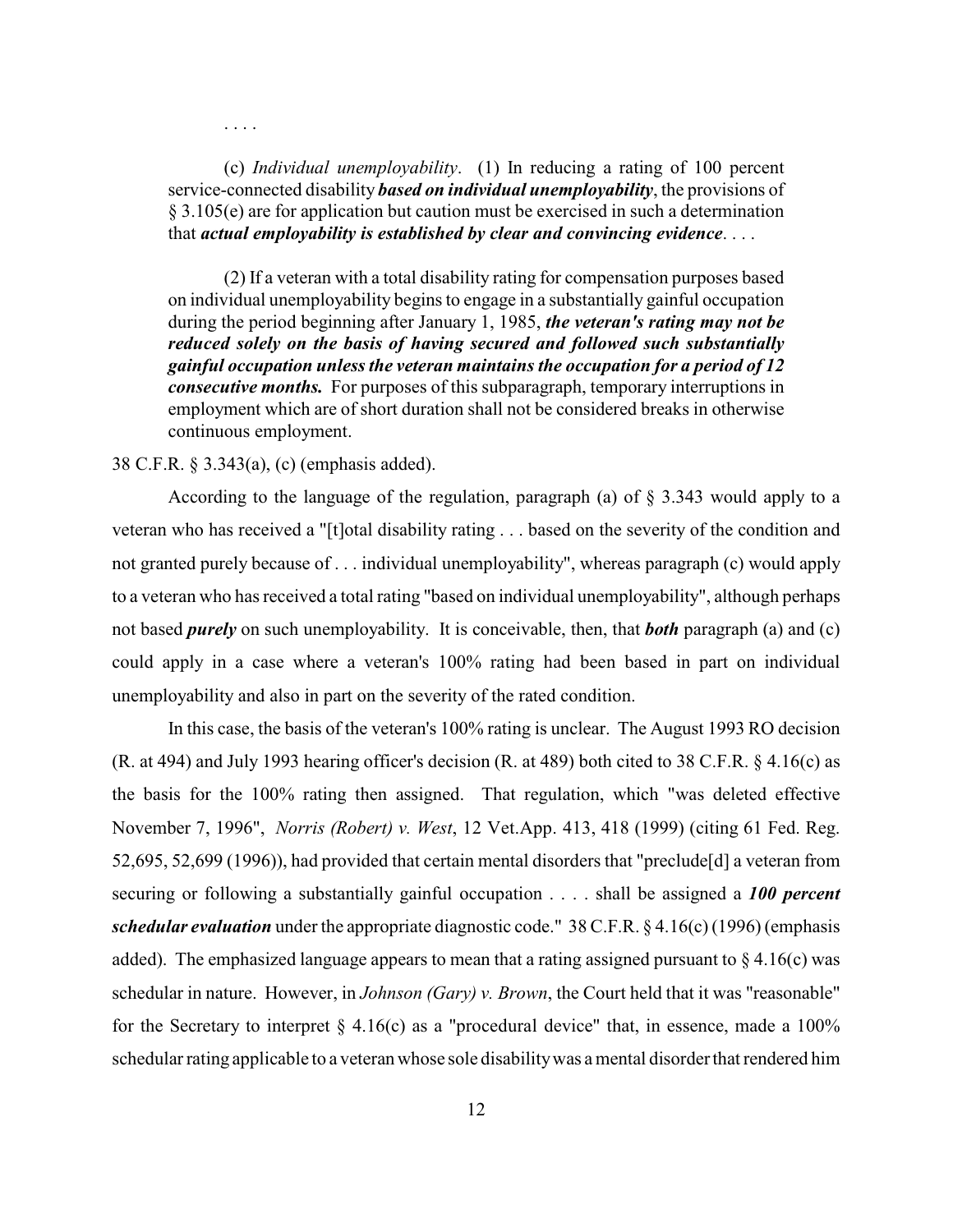unemployable. *Johnson (Gary)*, 7 Vet.App. 95, 97, 99 (1994). In this respect, then, it would appear that the 100% rating awarded pursuant to  $\S 4.16(c)$  was one based on individual unemployability. Hence, the basis for the veteran's 100% rating in this case is unclear and, therefore, it is not clear whether the Board should have considered the application of paragraph (a) of § 3.343 (which applies to a total rating "not granted purely because of . . . individual unemployability), or of paragraph (c) of § 3.343 (which applies to 100% ratings "based on individual unemployability").

It *is* clear, however, that the Board should have discussed the application of at least one of those paragraphs and that it failed to discuss either. *Cf.* R. at 12 (reiterating the contents of, but not applying, paragraph (a) of § 3.343). In view of that failure, we would generally reverse the Board's decision and remand the matter to the Board for it to reinstate the veteran's rating. *See Dofflemyer v. Derwinski*, 2 Vet.App. 277, 282 (1992) (holding that BVA rating reduction that failed to consider 38 C.F.R. §§ 3.343(a) and 3.344(a) was void ab initio). However, we are required by statute first to consider the application of the rule of prejudicial error. *See* 38 U.S.C. § 7261(b) (Court shall take due account of rule of prejudicial error); *Edenfield v. Brown*, 8 Vet.App. 384, 390-91 (1995) (en banc). For the purpose of undertaking such consideration of prejudice to the appellant, we will analyze this appeal under both paragraphs (a) and (c) of  $\S$  3.343, assuming for that purpose that either paragraph or both paragraphs may have applied to this appeal.

*a. 38 C.F.R. § 3.343(a)***:** The Board reiterated the provisions of 38 C.F.R. § 3.343(a) on the first page of the "[l]egal [a]nalysis" section of its decision. R. at 12. Although the Board did not cite to that provision at any other place in its decision, it did include the following paragraph:

The Board notes that the medical evidence of record at the time of the March 1996 rating reduction did not indicate a change in the veteran's symptomatology; however  $\dots$ , the veteran's total evaluation was not based on medical evidence originally, but on evidence that the veteran was incapable of supporting himself as a result of his PTSD. However, the medical evidence of record at the time of the March 1996 determination indicated that the veteran had a high salary (September 1994 [Social and Industrial] survey [(R. at 570)]), reported more income and was able to support himself better (April 1995 VA examination [(R. at 578)]), and made \$36,000 in 1994 (August 1995 VA examination  $[(R. at 622)]$ ). Accordingly, these examination reports reflected *material improvement in the veteran's condition.*

R. at 16 (emphasis added). The requirement of "examination[s] showing material improvement" is set forth in § 3.343(a) and, therefore, the Board did make a finding in accordance with the terms of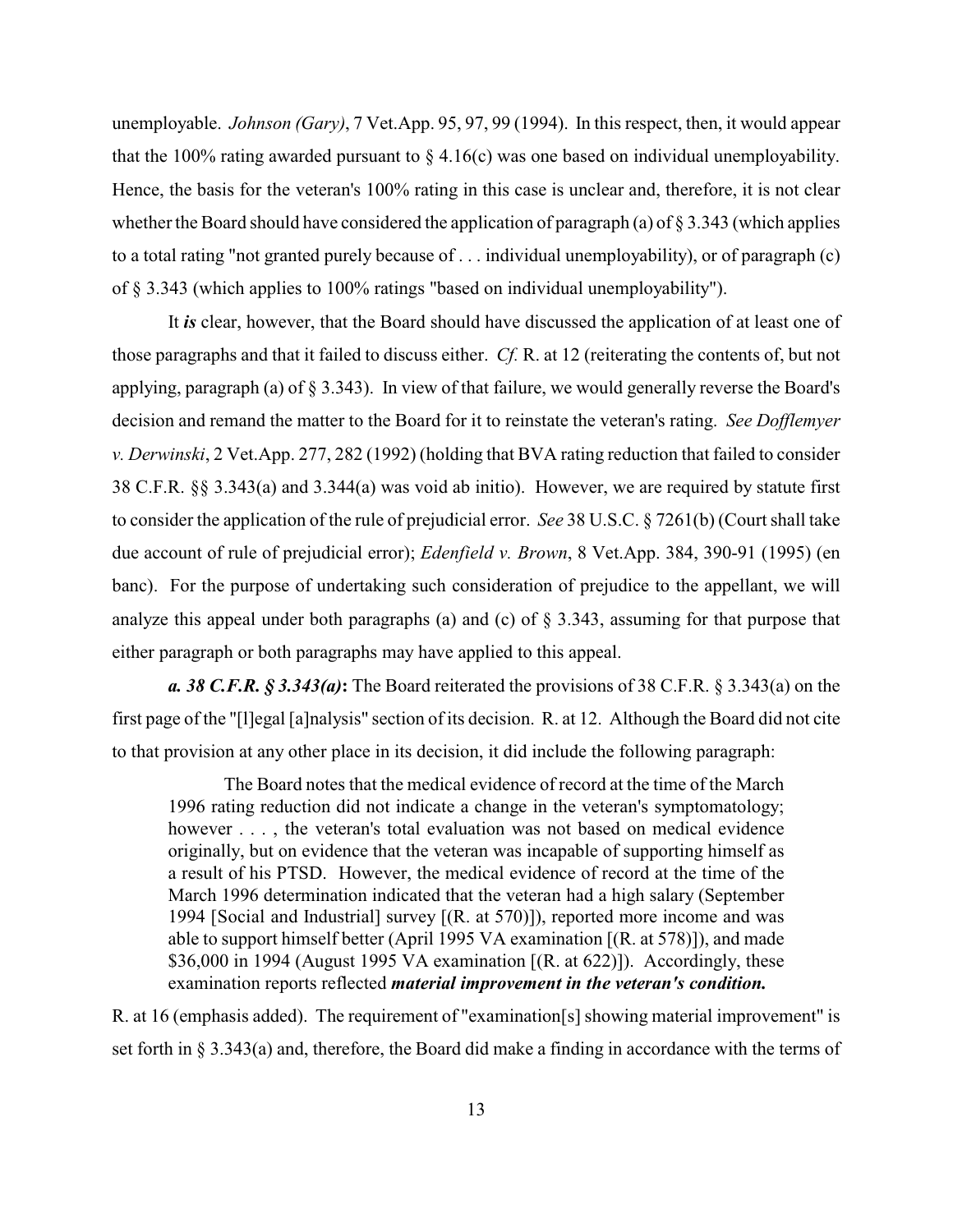that regulation, albeit without citation or specific reference thereto, and the Court finds a plausible basis in the record for that finding. In this case, the August 1995 VA PTSD examination report indicated that the veteran had earned \$36,000 in 1994 (R. at 622), an amount well in excess of the \$675 that he had earned in 1991 (R. at 456-57). In addition, a VA examination report from April 1995 recognized as a "significant change for the better that the patient is . . . making more money and [is] able to support himself a little better". R. at 579. As we concluded regarding the general rating-reduction provisions discussed in part II.A., above, there is nothing in § 3.343(a) that requires that the "material improvement" discussed therein have a medical basis -- only that the "material improvement" be reflected in "examination reports". Thus, the fact that the latter examiner was not able to "see any significant changes at th[at] time other than the increased income" (R. at 579) does not undercut the Board's finding that "these examination reports reflected material improvement in the veteran's condition" (R. at 16). Based on that finding, the Court holds that the requirements of § 3.343(a) were in fact met in this case. Hence, notwithstanding the Board's failure to discuss § 3.343(a) explicitly, the Board's decision contains findings that meet the requirements of § 3.343(a). Moreover, the Board decision is supported by a plausible basis in the record and is therefore not clearly erroneous. *See Smallwood* and *Gilbert*, both *supra*.

**b.** 38 **C.F.R.** § 3.343(c): We now turn to the application of § 3.343(c), which starts by requiring the Board to comply with "the provisions of  $\S 3.105(e)$ ". 38 C.F.R.  $\S 3.343(c)(1)$ . In *Brown (Kevin)*, we summarized those requirements as follows:

Pursuant to 38 C.F.R.  $\S 3.105(e)$ , when the RO determines that a rating reduction is warranted, it is required to issue a proposed rating reduction, setting forth the reasons for the proposed reduction, and to allow the veteran a period of at least 60 days to submit additional evidence to show that the rating should not be reduced. Furthermore, when, after such period, the RO issues a decision reducing the rating, that reduction does not become effective until the "[l]ast day of [the] month following 60 days after notice to [the] payee" of the reduction decision. 38 C.F.R. § 3.400(r) (199[8]); *see* 38 C.F.R. § 3.105(e).

The effect of  $\S$ § 3.105(e) and 3.400(r) combined is that a rating reduction cannot be made effective for a minimum of 120 days after it is proposed in writing to the veteran.

## *Brown (Kevin)*, 5 Vet.App. at 418.

In this case, the RO proposed in September 1995 that the veteran's rating be decreased from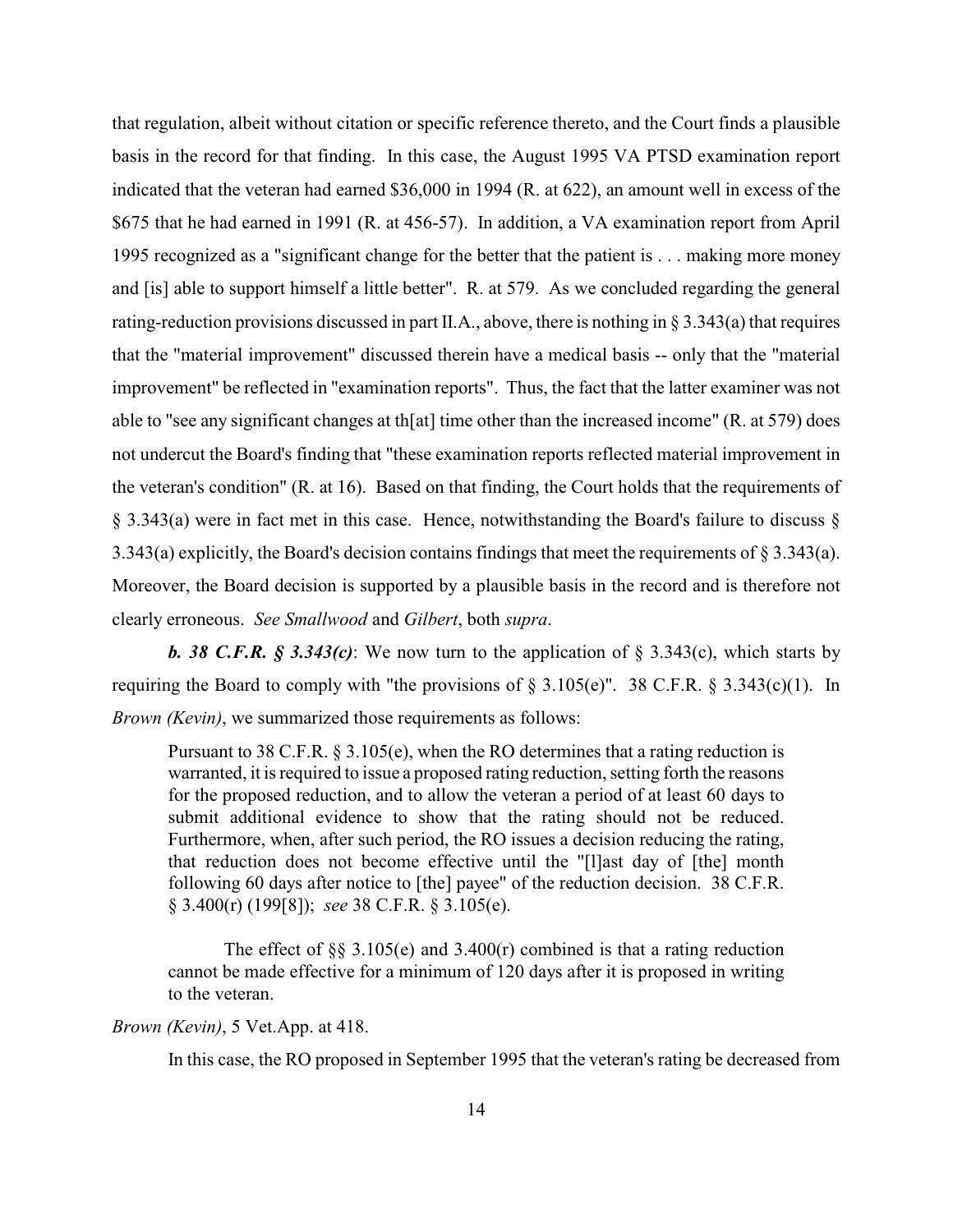100% to 70%. R. at 628. The RO decision effectuating that reduction was not issued until March 1996 (R. at 676), well over "60 days" after the September 1995 RO decision (38 C.F.R. § 3.105(e)), and the reduction was made only after a hearing was held before the RO in February 1996 (R. at 655- 71). Hence, the veteran was provided with at least 60 days' advance notice of the rating reduction and with the opportunity to be heard at a hearing regarding that reduction, as required by the reference to 38 C.F.R. § 3.105(e) in § 3.343(c). Moreover, the effective date of the reduction was June 1996 (R. at 676), well over 120 days after the reduction had been "proposed in writing to the veteran." *Brown (Kevin), supra.* Thus, the Court holds that the requirements of § 3.105(e) were met in this case.

In addition to requiring that the Board comply with  $\S 3.105(e)$ , the provisions of  $\S 3.343(c)(1)$ require that in reducing a veteran's rating the Board exercise "caution . . . that actual employability is established by *clear and convincing evidence*." In this case, the fact of the veteran's actual employ*ment* has not been disputed and he himself has provided VA with evidence of that employment. *See, e.g.,* R. at 585 (veteran's May 1995 sworn testimony that he earned a salary of \$3,000/month). However, for the purposes of the reduction of a TDIU rating, actual employ*ment* is not synonymous with actual employ*ability*, because a TDIU rating such as was awarded here (i.e., a 100% rating awarded based on 38 C.F.R. § 4.16) considers more than simply whether the claimant can or cannot work at all. Therefore, a finding of "actual employability" under  $\S 3.343(c)(1)$ , as in this case, must encompass a finding that the veteran is no longer unemployable -- that is, is no longer "unable to secure or follow a substantially gainful occupation as a result of service-connected disabilities" -- under 38 C.F.R. § 4.16(a) (1999).

Similarly, 38 C.F.R. § 3.343(c)(*2*) requires that when "a veteran with a total disability rating for compensation purposes *based on individual unemployability* beginsto engage in a substantially gainful occupation during the period beginning after January 1, 1985, *the veteran's rating may not be reduced solely on the basis of having secured and followed such substantially gainful occupation unless the veteran maintains the occupation for a period of 12 consecutive months."* 38 C.F.R. § 3.343(c)(2) (emphasis added). When read *together*, then, as to a post-January 1, 1985, reduction of a 100% rating based on individual unemployability, subparagraphs (1) and (2) of § 3.343(c) mandate that (1) a 100% rating may be reduced only when "clear and convincing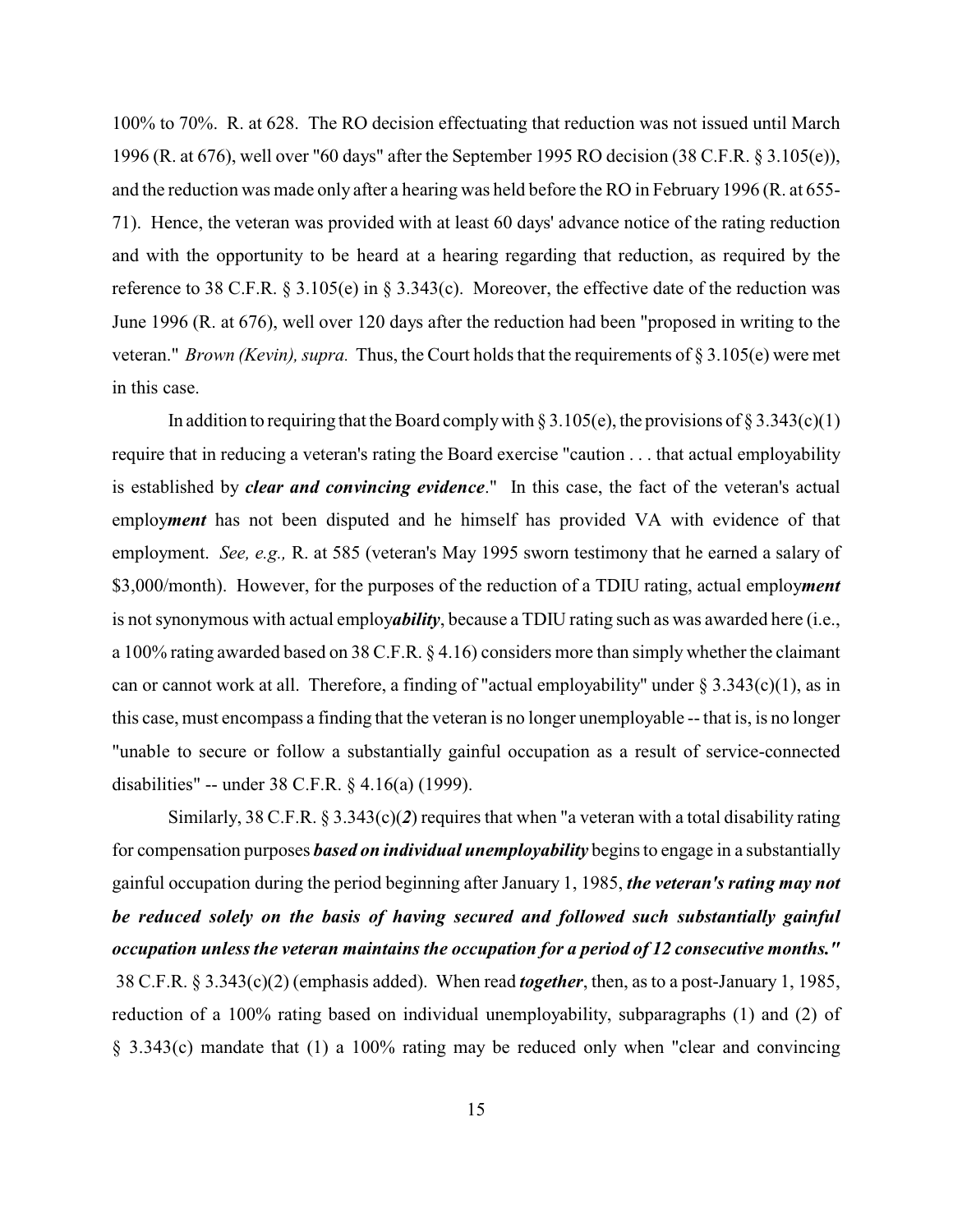evidence" shows the veteran's "actual employability" for a position that constitutes a "substantially gainful occupation", and (2) such reduction may not be made based *solely* on the veteran's having "secured and followed such substantially gainful occupation unless the veteran maintains the occupation for a period of 12 consecutive months" (disregarding any "temporary interruptions in employment which are of short duration").  $38$  C.F.R. §  $3.343(c)(1)$ , (2).

In order to determine whether in this case there is clear and convincing evidence under  $\S 3.343(c)(1)$  that the veteran was actually employable at a substantially gainful occupation, we must define the term "substantially gainful occupation". Section § 3.343 itself does not define the term. However, paragraph (c) of  $\S 3.343$  applies only when there has been an underlying award of a total rating "based on individual employability", i.e., based on  $\S$  4.16. Hence, we look to  $\S$  4.16 for a definition of a "substantially gainful occupation" under  $\S$  3.343(c); that regulation provides in paragraph (a) that "[m]arginal employment shall not be considered substantially gainful employment", and that "marginal employment generally shall be deemed to exist when a veteran's earned annual income does not exceed the amount established by the U.S. Department of Commerce, Bureau of the Census, as the poverty threshold for one person." 38 C.F.R. § 4.16(a). (Neither paragraph (b) nor former paragraph (c) of  $\S 4.16$  contains any information pertinent to an inquiry as to the meaning of the terms "employability" or "substantially gainful occupation" under § 3.343 as applied to TDIU rating-reduction cases.)

Although § 4.16(a) does not define specifically what substantially gainful employment is, it does provide that "marginal employment" is *not* substantially gainful employment and thus implies that employment that is more than marginal may be considered to be "substantially gainful employment". In *Moore (Robert) v. Derwinski*, the Court recognized the need for a clear definition of unemployability but was, at that time, "not yet prepared to impose a Court-created rule on the BVA". *Moore (Robert)*, 1 Vet.App. 356, 359 (1991); *see also id.* at 358 (stating that, for the purposes of § 4.16(a), "[s]ubstantially gainful employment . . . . suggests a living wage"); *Beaty v. Brown*, 6 Vet.App. 532, 538 (1994) (citing *Moore (Robert)*). Nevertheless, in *Moore (Robert), supra*, we "suggest[ed] to the Secretary that there is much that could be borrowed from [opinions of other federal courts regarding] . . . whether a social security disability claimant is able to engage in a 'substantial gainful activity'". *Cf. Ferraro v. Derwinski*, 1 Vet.App. 326, 332-33 (1991)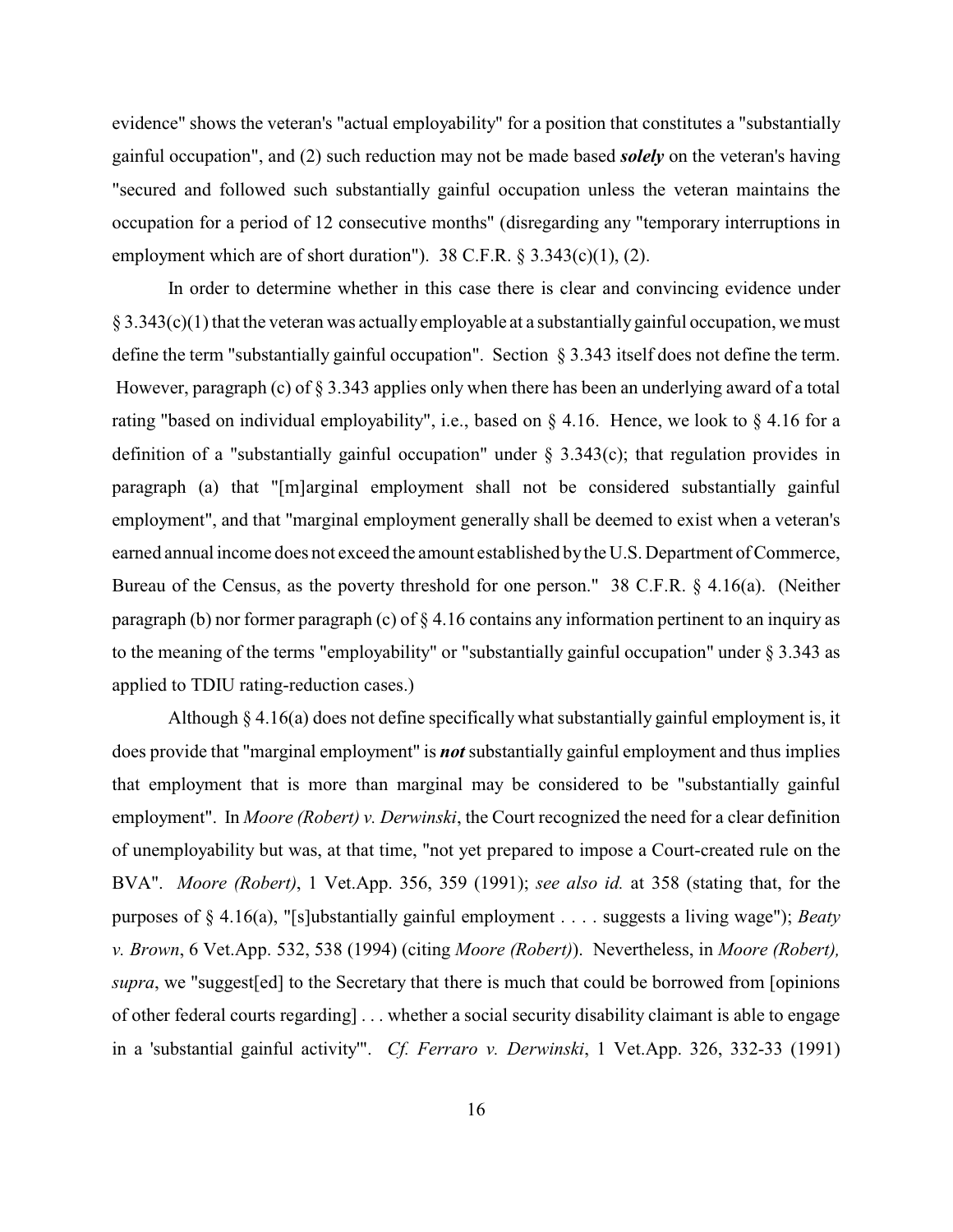(discussing possible definitions of substantially gainful employment including nonmarginal employment but concluding that disposing of that case did "not require that we adopt a definition of 'substantially gainful employment'"). In view of the fact that the Secretary has yet to issue a clear definition of substantially gainful employment, despite the Court's encouragement to that effect provided in *Moore (Robert)* almost a decade ago, today we articulate such a definition for the purpose of dealing with the facts of this case.

We first consider the "amount established by the U.S. Department of Commerce, Bureau of the Census, as the poverty threshold for one person". 38 C.F.R. § 4.16(a). According to current statistics provided by the U.S. Department of Commerce, Bureau of the Census, the poverty threshold for one person under the age of 65 in 1993, at the time when the veteran was first assigned a 100% rating, was \$7,518/year. *See* U.S. Department of Commerce, Bureau of the Census, *Current Population Survey, Poverty Thresholds: 1999* (last modified Jan. 27, 2000) <http://www.census.gov/hhes/poverty/threshld/thresh93.html>. In this case, although the veteran had been earning only \$675/year in 1991 (R. at 456), evidence submitted following the August 1993 RO decision showed him earning \$48,000 in 1993 (R. at 504-40, 554) and \$36,000 in 1994 (R. at 622, 657), well in excess of the poverty threshold for one person. Hence, the veteran was at least not *marginally* employed. In addition, we note that a determination whether a person is capable of engaging in a substantially gainful occupation must consider both that person's abilities and his employment history. *See Gleicher v. Derwinski*, 2 Vet.App. 26, 28 (1991). In this case, the veteran has been employed in the same occupation since at least 1987, albeit that he is making less money now than he did then. R. at 456-57 (veteran's April 1993 sworn testimony that in 1987 he had earned \$52,000 and in 1994 he had earned \$36,000).

Moreover, we find appropriate guidance in -- albeit that we are not bound by -- the definition of "substantially gainful activity" provided in regulations promulgated by the Social Security Administration (SSA). *See Murincsak v. Derwinski*, 2 Vet.App. 363, 370-71 (1992) (comparing the use of terms "substantially" and "gainful" contained inVA regulations with the use of the same terms in SSA regulations); *Moore (Robert), supra* (suggesting that Secretary refer to SSA caselaw for definition of unemployability); *cf. Beaty*, 6 Vet.App. at 538 (noting that *VA* cannot "in certain cases choose to apply SSA regulations that have never been adopted by the Secretary [of Veterans Affairs]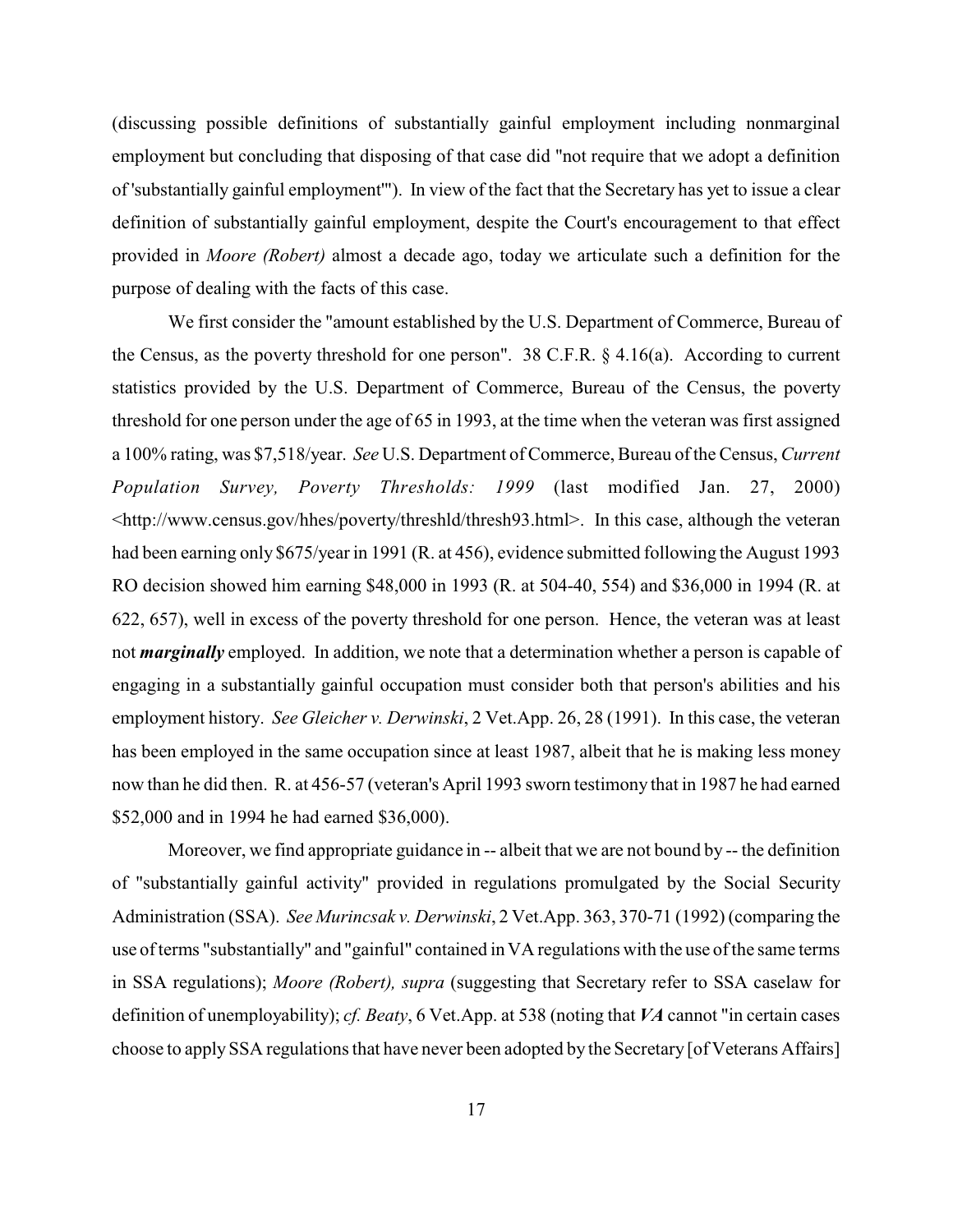as applicable to VA claims adjudication" while "not adopt[ing] certain [other] SSA regulations that would generally be beneficial to a claimant"). Under SSA regulations, "[s]ubstantially gainful activity" is defined as "work that -- (a) [i]nvolves doing significant productive physical or mental duties; and (b) [i]s done . . . for pay or profit." 20 C.F.R. § 404.1509 (1999). On this record, the exact nature of the veteran's day-to-day work activities is unclear; however, it is not disputed that he runs his own business managing pension investments. R. at 842. He is responsible for hiring employees (*ibid.*) and meets individually at least four times per year with each of his "20 investment clients" (R. at 843). In the context of the entire SSA regulatory concept of "substantially gainful activity", it appears that the fact that a person believes that he should be earning "\$100,000" and that he is not able to work a 40-hour workweek (R. at 660-61) would not render him incapable of engaging in substantially gainful activity, because those SSA regulations clearly provide that "work may be substantial even if it is done on a part-time basis or if [a claimant is] . . . paid less, or [is given] . . . less responsibility than when [the same claimant] worked before." 20 C.F.R. § 404.1572(a) (1999).

In view of  $\S 4.16(a)$  and of the guidance set forth in the Court's precedents and drawing a helpful but not binding or determinative analogy from the full context of the SSA regulations discussed above, the Court holds that where, as in this case, the veteran became employed, as shown by clear and convincing evidence, at a substantially gainful occupation -- i.e., one that provides annual income that exceeds the poverty threshold for one person, irrespective of the number of hours or days that the veteran actually works and without regard to the veteran's earned annual income prior to his having been awarded a 100% rating based on individual unemployability -- such employment constitutes, as a matter of law, a substantially gainful occupation and thus "actual employability" for the purposes of 38 C.F.R. § 3.343(c)(1). *See Murincsak*, *Gleicher*, *Moore (Robert)*, and *Ferraro*, all *supra*.

As to the requirement under  $\S$  3.343(c)(2) that the veteran have "maintain[ed]" such substantially gainful occupation "for a period of 12 consecutive months" (disregarding any "temporary interruptions in employment which are of short duration"), the veteran has testified under oath that he has been selling insurance and investments since 1985, and appears to have done so without any significant interruption since at least 1991. R. at 456. There is no indication that he has,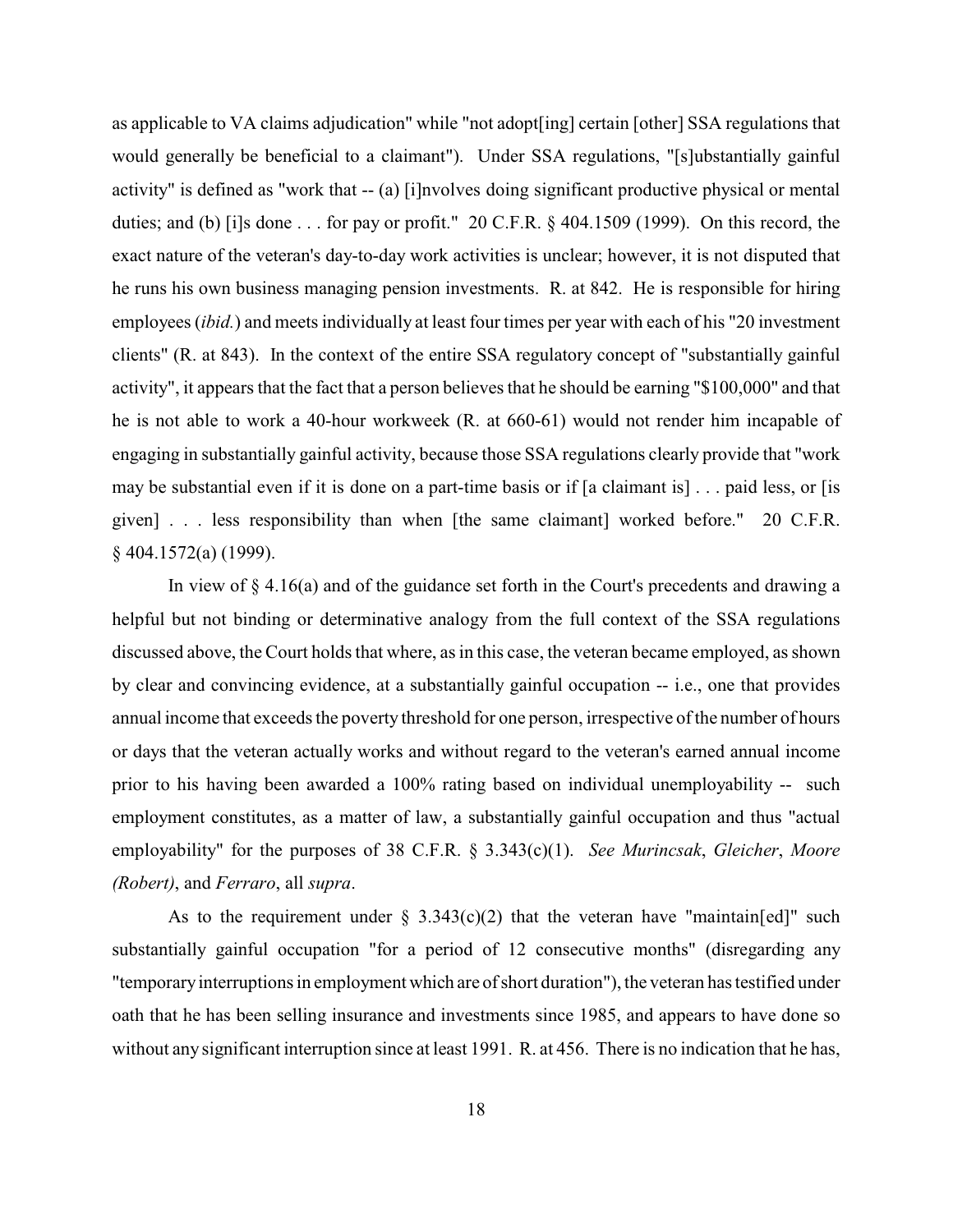in the twelve months prior to the effective date of his reduced rating, experienced any interruption in his employment, nor does he argue to this Court that any such interruptions have occurred.

Hence, the Court holds, as a matter of law, that even if  $\S 3.343(c)$  applies to this veteran (that is, because the veteran's 100% rating may have been based in part on individual unemployability and also in part on the severity of his rated condition), the evidence *overwhelmingly* shows that that regulation, just as was the case with § 3.343(a), affords him no protection for his 100% rating. Therefore, the Board's failure to provide an adequate discussion of  $\S 3.343(c)$  could not have been prejudicial to this appellant. *See* 38 U.S.C. § 7261(b); *Edenfield* and *Soyini*, both *supra*; *see also Wilson (Merritte)*, *Brown (Kevin)*, and *Fugere*, all *supra.*

## *C. Reduction of Rating from 100% to 70%*

It is not clear, based on the pleadings presented to theCourt, that the appellant challenges the Board's factual predicate, as distinguished from the Board's compliance with the legal protections afforded to existing ratings under the applicable VA regulations, for making the rating reduction in this case. In any event, the Court finds a plausible basis in the record for the Board's determinations that the veteran had originally been evaluated as 100% disabled based on nonmedical criteria and that he no longer meets those nonmedical criteria, and thus, in light of the legal conclusions that we reached in parts II.A. and B., above, the Court holds that the Board was not clearly erroneous in deciding to reduce, as of the date of the March 1996 RO decision, the veteran's 100% rating to 70% -- which is the next-highest rating after 100% provided for under the current and formerly applicable diagnostic codes (*see* 38 C.F.R. § 4.132, DC 9411 (1996); 38 C.F.R. § 4.130, DC 9411 (1999)). *See Smallwood* and *Gilbert*, both *supra*.

### *D. BVA's Consideration of Evidence Not Made Available to Veteran*

In addition to asserting that the proper procedures set forth in VA regulations were not followed in this case, the appellant asserts that the BVA improperly considered evidence that it had obtained in connection with Ms. Johnson's apportionment claim but that was not made a part of his claims file and has not at any point been provided either to him, or, for that matter, to this Court. Brief at 7-9. Regarding its consideration of information contained in Ms. Johnson's claims file, the Board stated:

The Board notes that information regarding the veteran's business and earnings was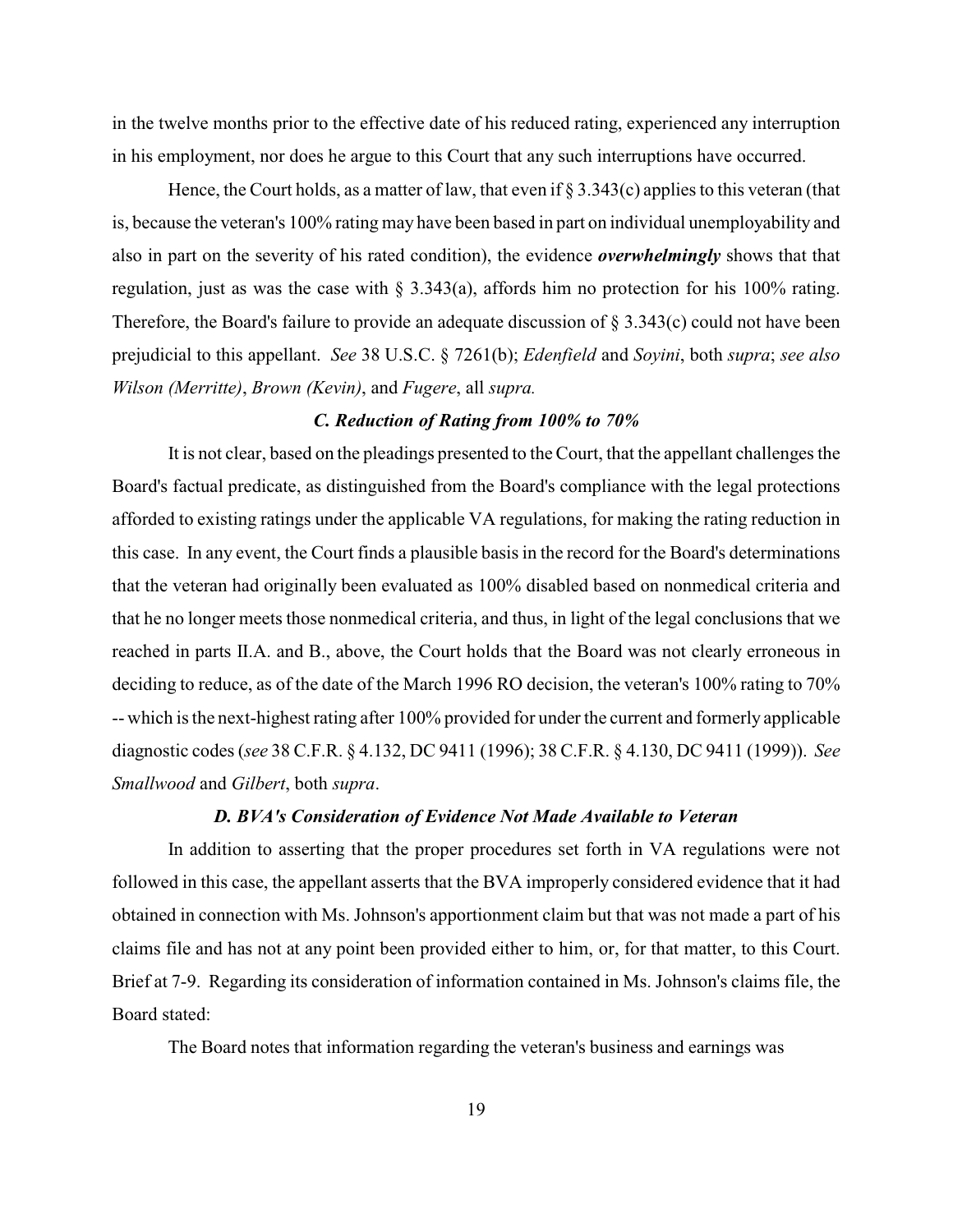not only contained in evidence submitted by the veteran's former spouse, but also in the veteran's own testimony at an August 1994 personal hearing before the RO. . . .

. . . [T]he Board notes that *evidence submitted regarding one claim may be considered by VA in any matter pertaining to the veteran*. . . . As this evidence is relevant to the veteran's claim, *it cannot be ignored.*

R. at 18 (emphasis added). Based on our review of the BVA decision, it appears to the Court that all of the evidence actually discussed by the Board in support of its decision in this matter -- i.e., that the veteran had earned \$675 in 1991, \$48,000 in 1993, and either \$36,000 or \$38,000 in 1994 -- was provided by the veteran himself at VA hearings and medical examinations and in connection with a September 1994 VA social and industrial survey. *See* R. at 456-57, 554, 570, 596-12, 622. Because this evidence was clearly available from sources other than Ms. Johnson's claims file, the Board's statement that that claims file "cannot be ignored" (R. at 18) is, on its face, simply not true.

Moreover, as a general matter, VA should not consider in its decisions any evidence not made available to the claimant. Several provisions of title 38 of the U.S. Code require VA to disclose to a claimant and/or to summarize the contents of the evidence relevant to his own case. 38 U.S.C. §§ 5104(b) ("[i]n any case where the Secretary denies a benefit sought, [he shall provide] . . . a summary of the evidence considered by the Secretary"), 5701 (requiring release to claimant of VA records contained in claimant's own claims file), 7015(d)(1)(A) (requiringRO to include in SOC "[a] summary of the evidence in the case pertinent to the issue or issues with which the disagreement has been expressed"); *see also Anderson (Hersey) v. West*, 12 Vet.App. 491, 493-95 (1999) (discussing Secretary's obligation to provide to claimants copies of documents in custody of VA); *Sutton v. Brown*, 9 Vet.App. 553, 564 (1996) ("before the BVA relies on any evidence developed or obtained by it subsequent to the issuance of the most recent Statement of the Case (SOC) or Supplemental SOC . . . , the BVA must provide the claimant with reasonable notice of such evidence and of the reliance that the Board proposes to place on it and provide a reasonable opportunity for the claimant to respond to it" (citing *Thurber*, *infra*)); *Hayre v. West*, 188 F.3d 1327 (Fed. Cir. 1999) ("if the claimant is to appeal effectively his or her case, the claimant must be cognizant of all the evidence considered by the [RO]" (dictum)); *cf. Wilhoite v. West*, 11 Vet.App. 251, 252 (1998) (per curiam order) (where "relevant" documents relating to veteran's claim were within Secretary's control prior to BVA decision on appeal and could reasonably have been expected to be part of ROA, such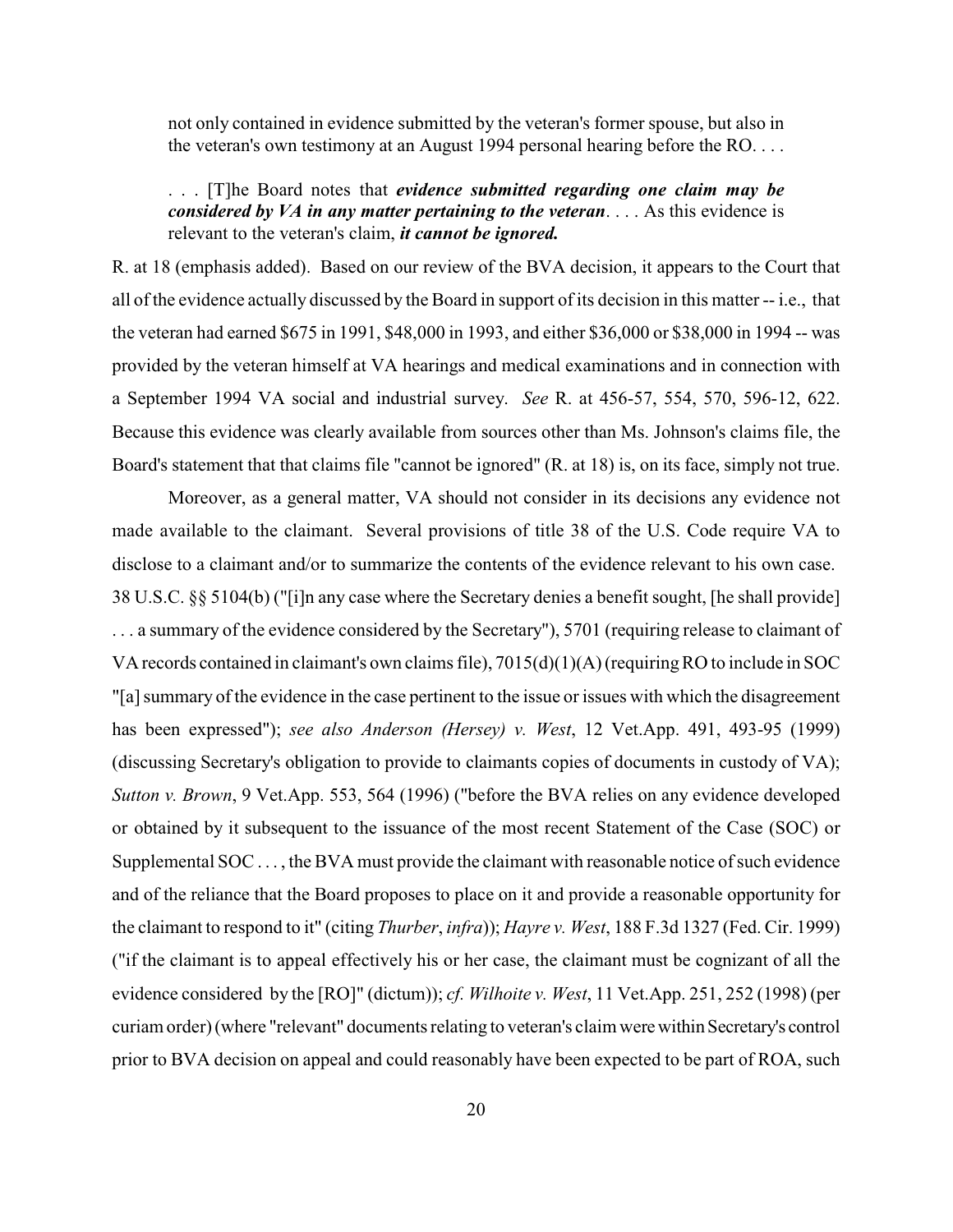documents are "in contemplation of law" constructively part of the record of those proceedings (citing *Simington v. Brown*, 9 Vet.App. 334, 335 (1996) (per curiam order) (quoting *Bell v. Derwinski*, 2 Vet.App. 611, 612-13 (1992) (per curiam order)), and *Hulsey v. Principi*, 3 Vet.App. 486, 487 (1992) (per curiam order))); *Austin v. Brown*, 6 Vet.App. 547, 550-52 (1994) (noting that although BVA may"be authorized to develop and consider certain new evidence", it must do so with regard to fair process); *Thurber v. Brown*, 5 Vet.App. 119, 122-24 (1993) (emphasizing importance to "fair process" of opportunity to be heard regarding evidence considered in adjudication of veteran's claim).

As to the inclusion in the ROA of evidence relied upon by the Board, that is, the provision *to this Court* of such evidence (as opposed to the provision of that evidence to the veteran during the course of the administrative proceedings below), the Secretary is obliged by a standing order of this Court to, "in all . . . proceedings before the Court, transmit without further order of the Court . . . all records and other materials that are not subject to the protection of 38 U.S.C. § 4132 [(not applicable to this case)] and which are required to be transmitted pursuant to [this Court's Rules of Practice and Procedure]". *In re Motion for Standing Order*, 1 Vet.App. 555, 560 (1990); *see also* U.S. VET. APP. R. 10(a) ("[w]ithin 60 days after the date of the Clerk's Notice of Docketing, the Secretary shall file with the Clerk and serve on the appellant a designation of all material in the record of proceedings before the Secretary and the Board that was *relied upon by the Board* in ruling against the appellant on the issues listed by the Board and any other material from the record which the Secretary considers relevant" (emphasis added)).

Notwithstanding our disapproval of the Board's insistence that it could not "ignore[ ]" evidence contained in Ms. Johnson's claims file that may not have been provided to the veteran in this case, especially when it appears that the evidence required to adjudicate this claim was actually provided to VA by the veteran himself, and notwithstanding as well the fact that the Secretary is required to provide to this Court copies of any evidence relied upon by the Board based on *In re Standing Order*, *supra*, and this Court's Rules of Practice and Procedure, we will not vacate the Board's decision on this basis for several reasons.

First, regarding any possible violation by the Secretary of *In re Standing Order, supra*, the Court notes that the ROA in this case *does* in fact contain copies of Ms. Johnson's original claim for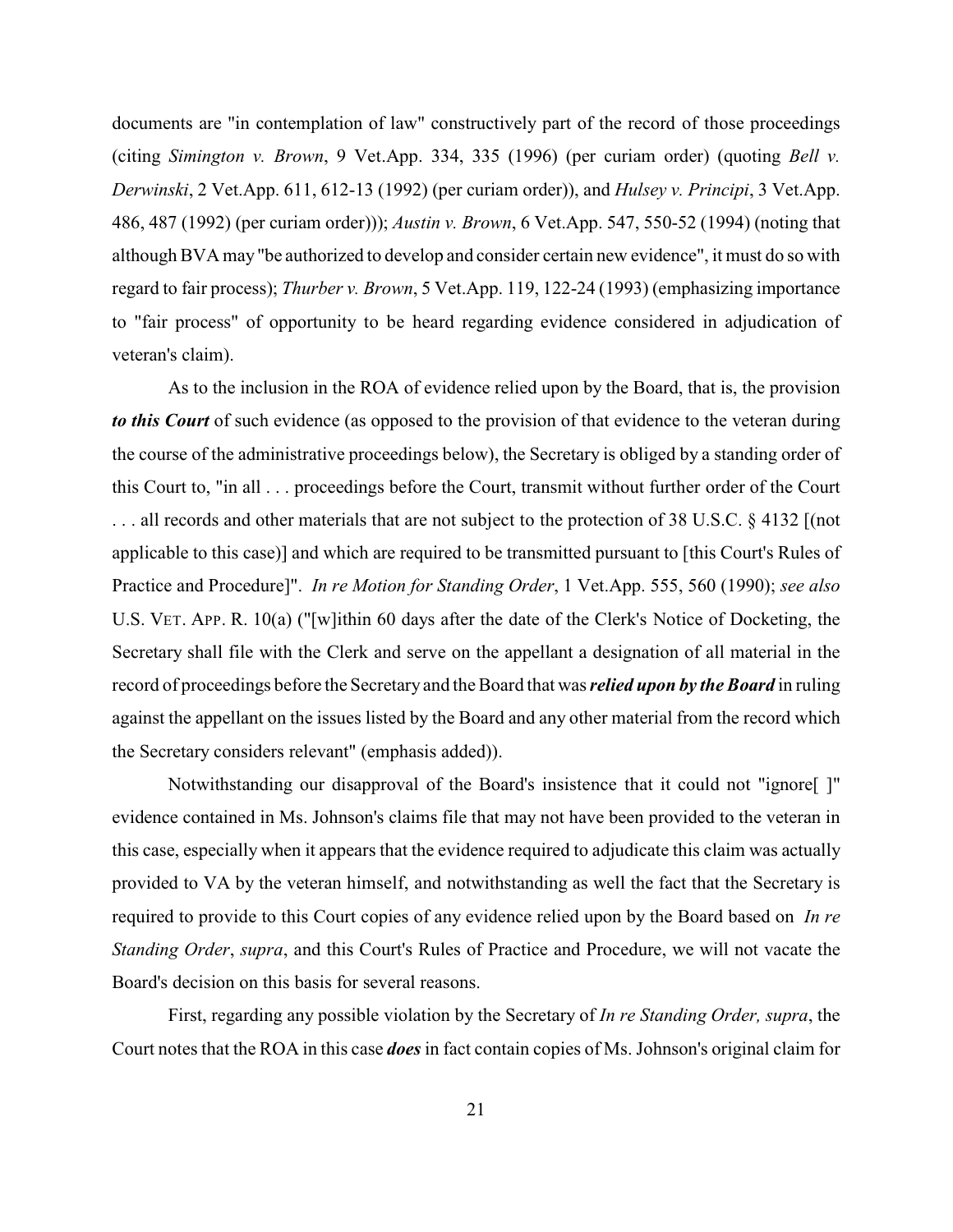apportionment as well as several documents that appear to have been submitted to VA in connection with that claim. R. at 500-22. Thus, as a factual matter, it appears that at least some information from Ms. Johnson's claims file is in fact included in the ROA filed by the Secretary in this case and thus that the Secretary may not in fact have acted in violation of the Court's *Standing Order*.

As to the appellant's complaints that he was not provided with copies of documents contained in Ms. Johnson's claims file during VA's adjudication below of the claim here involved, we note first that the ROA is unclear as to whether Ms. Johnson's May 1994 statement (R. at 500-22) was provided to the veteran prior to its inclusion in the ROA before this Court. However, even if those documents were not provided to the veteran prior to their inclusion in the ROA, the veteran was notified on at least four separate occasions of his right to appeal to VA's OGC the VSO's decision not to provide him with copies of such evidence, and the veteran apparently never brought such an appeal. R. at 560, 617, 651, 691. His failure to exhaust available administrative remedies by bringing such an appeal of the VSO's determination is dispositive of his contention to this Court that the Board improperly relied on that evidence. *See Herzog v. Derwinski*, 2 Vet.App. 502, 503 (1992) ("an appellant ordinarily must exhaust all administrative remedies before an application for review can be accepted by a court");*see also Ledford v. West*, 136 F.3d 776, 781 (Fed. Cir. 1998) (stressing importance of raising arguments to BVA pursuant to "doctrine of exhaustion of administrative remedies").

Moreover, because, as discussed above, it appears to the Court that the evidence relied upon by the Board -- i.e., the veteran's income in 1993 and 1994 -- had been provided to VA by the veteran himself on several different occasions (R. at 554, 570, 596-612, 622, 657), it is unclear to the Court how he can now claim to be prejudiced by the Board's consideration of evidence in Ms. Johnson's claims file showing the same such income. *See* 38 U.S.C. § 7261(b) (Court shall take due account of rule of prejudicial error); *Edenfield, supra*.

 In view of the lack of any apparent basis for prejudice to the appellant here as well as his apparent failure to exhaust his administrative remedies, and in view of the *overwhelming* evidence contained in the ROA regarding the veteran's income that, as a matter of law, justified the reduction of his rating from 100% to 70%, the Court rejects this argument by the appellant for vacating the BVA decision on appeal. *See Winters v. West*, 12 Vet.App. 203 (1999) (en banc) ("even where the